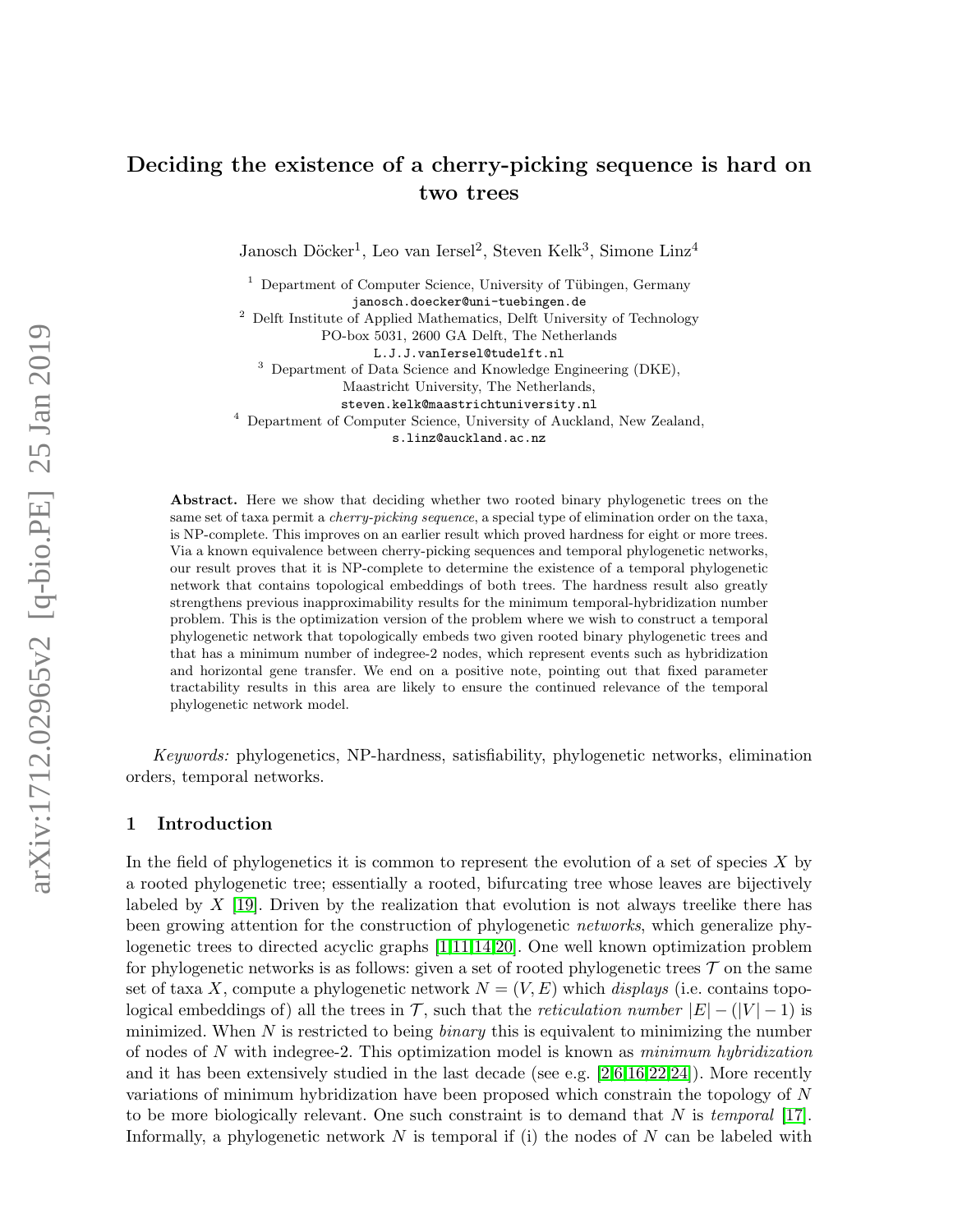times, such that nodes of indegree-2 have contemporaneous parents, and time moves strictly forwards along treelike parts of the network; and (ii) each non-leaf vertex has a child whose indegree is 1. Property (ii) by itself is referred to as *tree-child* in the literature [\[5\]](#page-15-10). It has been shown that when  $|\mathcal{T}| = 2$  it is NP-hard to solve the minimum temporal-hybridization number problem to optimality [\[13\]](#page-15-11). To establish the result, the authors proved that the problem is in fact APX-hard, which implies that for some constant  $c > 1$  it is not possible in polynomial time to approximate the optimum within a factor of c, unless  $P=NP$  [\[18\]](#page-15-12).

A more fundamental question remained, however, open: is it possible in polynomial time to determine if any temporal phylogenetic network exists that displays the input trees, regardless of how large  $|E| - (|V| - 1)$  is [\[12](#page-15-13)[,21\]](#page-15-14)? Here we settle this question by showing that, even for  $|\mathcal{T}| = 2$ , it is NP-complete to determine whether such a network exists. We prove this by using the cherry-picking characterization of temporal phylogenetic networks introduced in [\[12\]](#page-15-13). There it was shown that, given an arbitrarily large set  $\mathcal T$  of rooted binary phylogenetic trees on X, there exists a temporal phylogenetic network that displays each tree in  $\mathcal T$  precisely if  $\mathcal T$  has a so-called cherry-picking sequence. Informally, a *cherry-picking sequence* on  $\mathcal T$  is an elimination order on X that deletes one element of X at a time, where at each step only elements can be deleted which are in a cherry of every tree in  $\mathcal{T}$  [\[12\]](#page-15-13). We show here that the seminal NP-complete problem 3-SAT [\[15\]](#page-15-15) can be reduced to the question of whether two trees permit a cherry-picking sequence. This improves upon a recent result by two of the present authors which shows that, for  $|\mathcal{T}| \geq 8$ , it is NP-complete to determine whether  $\mathcal{T}$  has a cherry-picking sequence [\[8\]](#page-15-16). Our hardness result is highly non-trivial and requires extensive gadgetry; to clarify we include an explicit example of the construction after the main proof.

As we discuss in the final section of the paper, this result has quite significant negative consequences: given that the decision problem is already hard, the minimum temporalhybridization number problem is in some sense "effectively inapproximable", even for two trees. This greatly strengthens the earlier APX-hard inapproximability result. Nevertheless, as we subsequently point out, positive fixed parameter tractability (FPT) [\[7\]](#page-15-17) results for the minimum temporal-hybridization number problem do already exist [\[12\]](#page-15-13) and our results emphasize the importance of further developing such algorithms, since fixed parameter tractability forms the most promising remaining avenue towards practical exact methods.

#### 2 Preliminaries

A rooted binary phylogenetic tree on a set of taxa X, where  $|X| \geq 2$ , is a rooted, connected, directed tree with a unique *root* (a vertex of indegree-0 and outdegree-2), where the leaves (vertices with indegree-1 and outdegree-0) are bijectively labeled by  $X$ , and where all interior vertices of the tree are indegree-1 and outdegree-2. If  $|X| = 1$ , we consider the single isolated node labeled by the unique element of  $X$ , to also be a rooted binary phylogenetic tree. Since all phylogenetic trees considered in this paper are rooted and binary, we henceforth write tree for brevity, and draw no distinction between the elements of  $X$  and the leaves they label. Let T be a tree, and let  $\mathcal{T} = \{T_1, T_2, \ldots, T_m\}$  be a set of trees. We use  $X(T)$  to denote the taxa set of T and, similarly, we use  $X(\mathcal{T})$  to denote the union of taxa sets over all elements in  $\mathcal{T}$ , i.e.  $X(\mathcal{T}) = X(T_1) \cup X(T_2) \cup \ldots \cup X(T_m)$ . Lastly, for two distinct elements x and y in X, we call  $\{x, y\}$  a *cherry* of T if they have the same parent. A tree with a single cherry is referred to as a *caterpillar*.

Now, let T be a tree on X, and let  $X' = \{x_1, x_2, \ldots, x_k\}$  be an arbitrary set. We write  $T|X'$ to denote the tree obtained from  $T$  by taking the minimum subtree spanning the elements of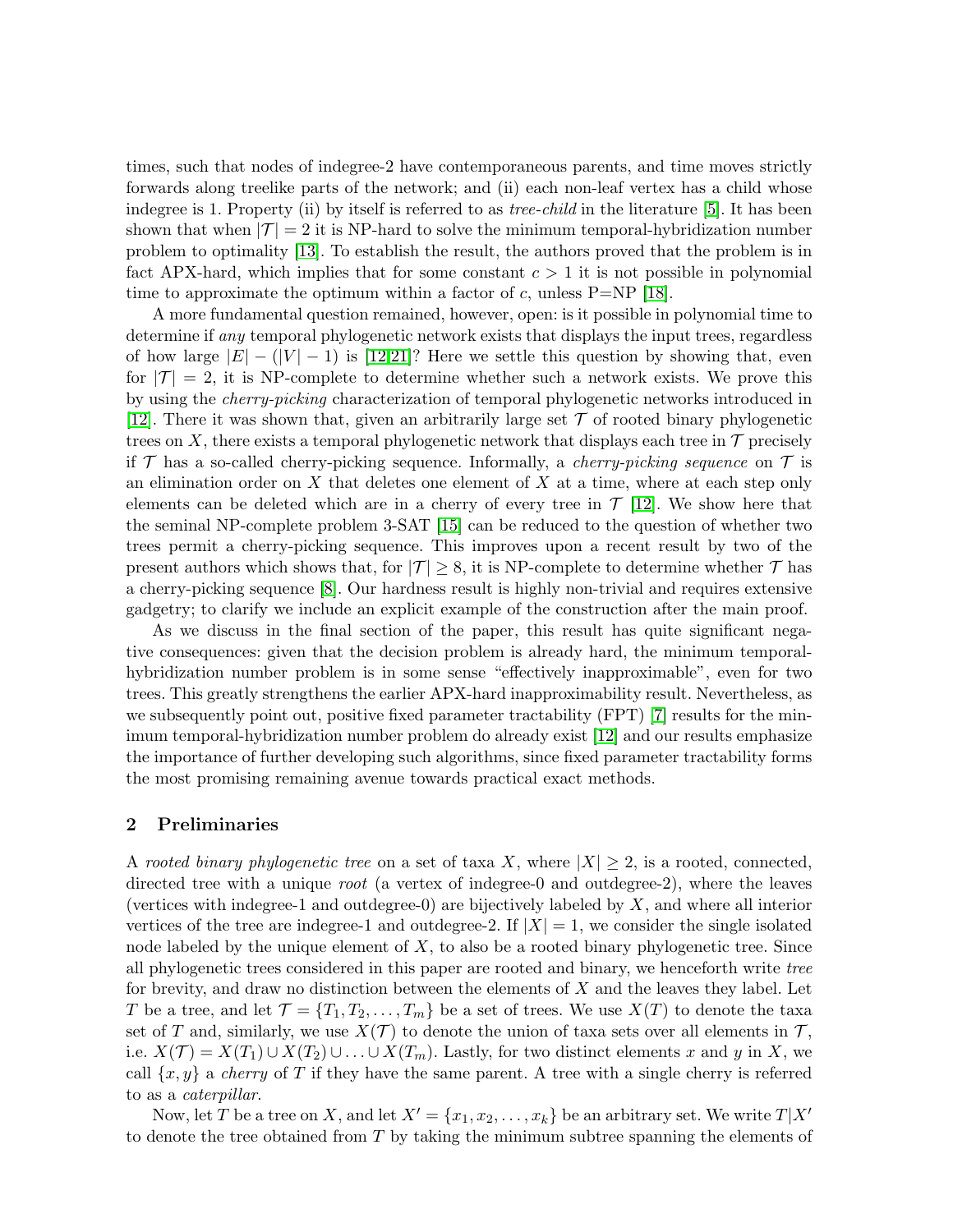

<span id="page-2-0"></span>Fig. 1. A cherry-picking sequence for the two trees T and T' at the top is  $(f, g, d, b, a, c, e)$ . The two trees in the middle have been obtained from  $T$  and  $T'$ , respectively, by pruning  $f$ , and the two trees at the bottom have been obtained from T and T' by first pruning f and, subsequently, pruning g. While we can alternatively prune a and, subsequently, b, from T and T', note that no cherry-picking sequence exists for T and T' whose first two elements are a and b.

 $X'$  and repeatedly suppressing all vertices with indegree-1 and outdegree-1. (If v is a vertex with indegree-1 and outdegree-1, with incident edges  $(u, v)$  and  $(v, w)$ , then suppressing v is achieved as follows:  $v$  and its two incident edges are deleted, and an edge  $(u, w)$  is added.)

Furthermore, we also write  $T[-x_1, x_2, \ldots, x_k]$  or  $T[-X']$  for short to denote  $T|(X -$ X'). If  $X \cap X' = \emptyset$ , then  $T|X'$  is the null tree and  $T[-X']$  is T itself. For a set  $\mathcal{T} =$  ${T_1, T_2, \ldots, T_m}$  of trees on subsets of X, we write  $T|X'$  (resp.  $T[-X']$ ) when referring to the set  ${T_1|X', T_2|X', \ldots, T_m|X'}$  (resp.  ${T_1[-X'], T_2[-X'], \ldots, T_m[-X']}.$ ). Lastly, a rooted binary phylogenetic tree is *pendant* in T if it can be detached from T by deleting a single edge.

#### <span id="page-2-1"></span>2.1 Cherry-picking sequence problem on trees with the same set of taxa

We say that a taxon  $x \in X$  is in a cherry of T if there exists some  $y \neq x$  such that  $\{x, y\}$  is a cherry of T or T consists of a single leaf x. If x is in a cherry of T, we say that x is picked (or pruned) from T to denote the operation of replacing T with  $T[-x]$ . Given a set of trees T, all on the same set of taxa X, we say that a taxon  $x \in X$  is *available (for picking)* in T if x is in a cherry in each tree in  $\mathcal T$ . When this is the case, we say that x is picked (or pruned) from T to denote the operation of replacing T with  $\mathcal{T}[-x]$ .

Let  $\mathcal T$  be a set of trees on the same set of taxa X. A *cherry-picking sequence* is an order on X, say  $(x_1, x_2, \ldots, x_{|X|})$ , such that each  $x_i$  with  $i \in \{1, 2, \ldots, |X|\}$  is available in  $\mathcal{T}[-x_1, x_2, \ldots, x_{i-1}]$ . Such a sequence is not guaranteed to exist; if it does, we say that  $\mathcal{T}$ permits a cherry-picking sequence. It was shown in [\[8\]](#page-15-16) that deciding whether such a sequence exists is NP-complete if  $|\mathcal{T}| \geq 8$ . Note that, if  $|\mathcal{T}| = 1$ , then  $\mathcal T$  always has a cherry-picking sequence. To illustrate, a cherry-picking sequence for the two trees that are shown at the top of Figure [1](#page-2-0) is  $(f, g, d, b, a, c, e)$ .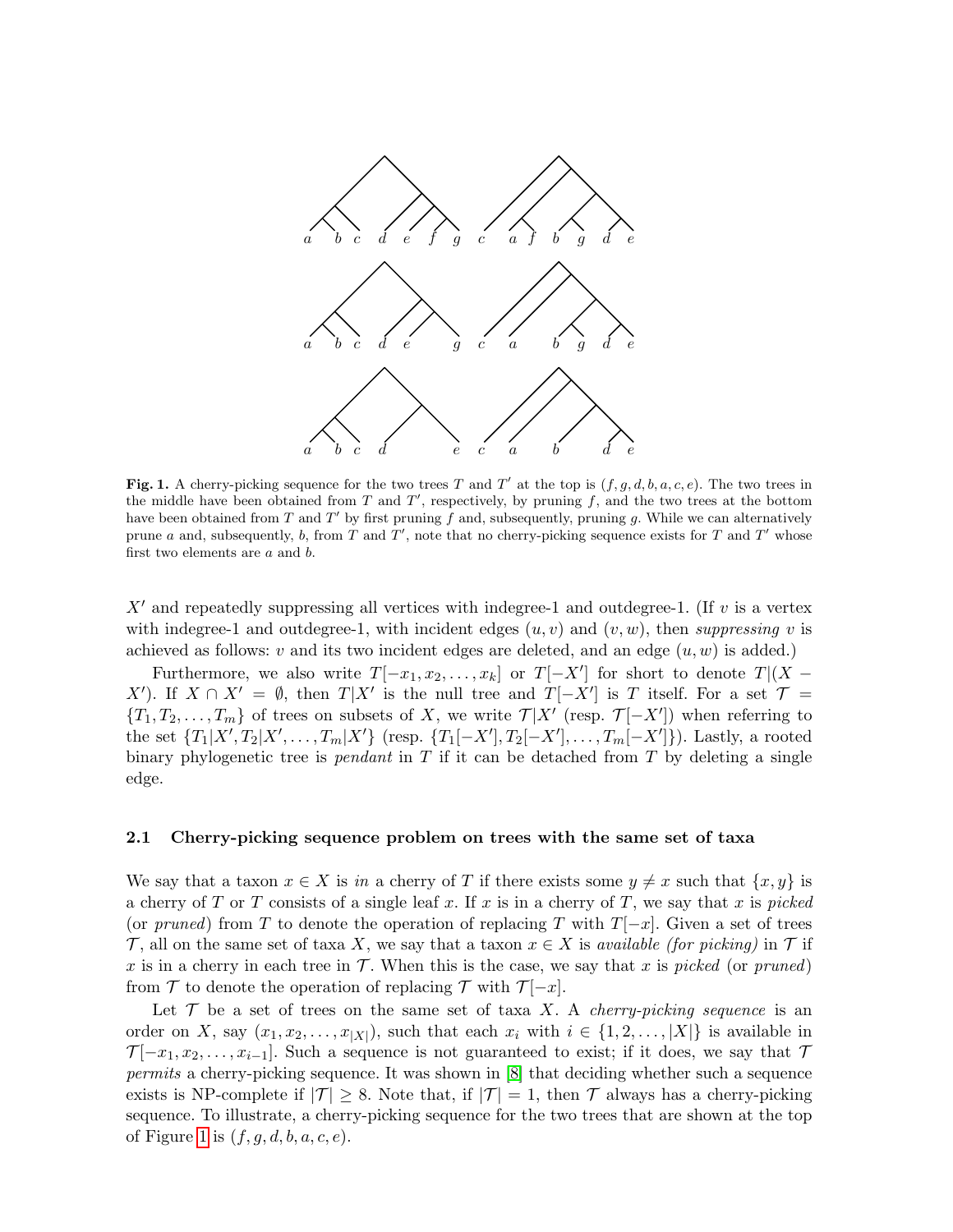## 2.2 A more general cherry-picking sequence problem

Let T be a set of trees, and let  $X = X(T)$ . Suppose we consider the variant of the problem described in Section [2.1](#page-2-1) in which the trees in  $\mathcal T$  do not necessarily have the same set of taxa. In this case, some taxa may be missing from some trees. This requires us to generalize the concept of being in a cherry of a tree. We say that a taxon x is in a cherry of a tree  $T$ , if exactly one of the following conditions holds:

1.  $x \notin X(T)$  or

2.  $x \in X(T)$  and T has a cherry  $\{x, y\}$ , where x and y are distinct elements in  $X(T)$ .

(Note that, once again, this means that if x is the only taxon in T, then x is vacuously considered to be in a cherry of  $T$ .) It initially seems counter-intuitive to say, when condition 1 applies, that x is "in" a cherry of T. However, the idea behind this is that such trees do not constrain whether x can be picked; they "do not care". More formally, we say that a taxon x is *available* in  $\mathcal T$  if it is in a cherry in each tree in  $\mathcal T$ . Similar to Section [2.1,](#page-2-1) we say that an order on X, say  $(x_1, x_2 \ldots, x_{|X|})$  is a *cherry-picking sequence* of  $\mathcal T$  if each  $x_i$  with  $i \in \{1, 2, \ldots, |X|\}$ is available in  $\mathcal{T}[-x_1, x_2, \ldots, x_{i-1}]$ . If a tree becomes the null tree due to all its taxa being pruned away then this tree plays no further role. Moreover we note that, if all trees in  $\mathcal{T}$  have the same set of taxa, then the more general definition of a cherry-picking sequence given in this subsection and that will be used throughout the rest of this paper coincides with that given in Section [2.1.](#page-2-1)

## 3 Main results

<span id="page-3-0"></span>In this section, we establish the main result of this paper. We start with two lemmas.

**Lemma 1.** Let  $\mathcal{T}$  be a set of m trees on not necessarily the same set of taxa. Then we can construct in polynomial time a set  $\mathcal{T}'$  of m trees all on the same set of taxa, such that  $\mathcal T$  has a cherry-picking sequence if and only if  $\mathcal{T}'$  does.

*Proof.* Let  $X = X(\mathcal{T})$ , and let  $Y = \{y_1, y_2, \ldots\}$  be the set of taxa that are missing from at least one input tree. Let  $Y' = \{y'_1, y'_2, ...\}$  be a disjoint copy of this set. Every modified tree will have taxon set  $X \cup Y' \cup \{\rho\}$ . The idea is as follows. Let  $T_{Y'}$  be an arbitary rooted binary tree on Y'. For each input tree  $T_i$ , we start by joining  $T_i$  and  $\rho$  beneath a root, and then join this new tree and  $T_{Y'}$  together beneath a root. Next, for each  $y_j \in Y$  that is missing from  $T_i$ , we add  $y_j$  by subdividing the edge that feeds into  $y'_j$  and attaching  $y_j$  there (so  $y_j$  and  $y'_j$ become siblings). For an example, see Figure [2.](#page-4-0) We call the set of trees constructed in this way  $\mathcal{T}'$ . The high-level idea is that if a tree  $T_i$  does not contain some taxon x, we attach x just above  $x'$  and thus ensure that, trivially,  $x$  is in a cherry in that tree (i.e. together with  $x'$ ). So  $T_i$  does "not care" about x and will not obstruct it from being pruned.

First, assume that  $\mathcal T$  has a cherry-picking sequence  $\sigma$ . (We show that  $\mathcal T'$  has a cherrypicking sequence). We start by applying exactly the same sequence of pruning operations to  $\mathcal{T}'$ . These picking operations will always be possible because, if a taxon  $y \in Y$  is missing from a tree  $T_i \in \mathcal{T}$ , it will be in a cherry together with y' in the corresponding tree of  $\mathcal{T}'$ . After doing this, all the trees will be isomorphic and have the same set of taxa:  $Y' \cup \{\rho\}$ . At this point these remaining taxa can be pruned in bottom-up fashion (since two isomorphic trees always have a cherry-picking sequence). Hence  $\mathcal{T}'$  has a cherry-picking sequence. Note that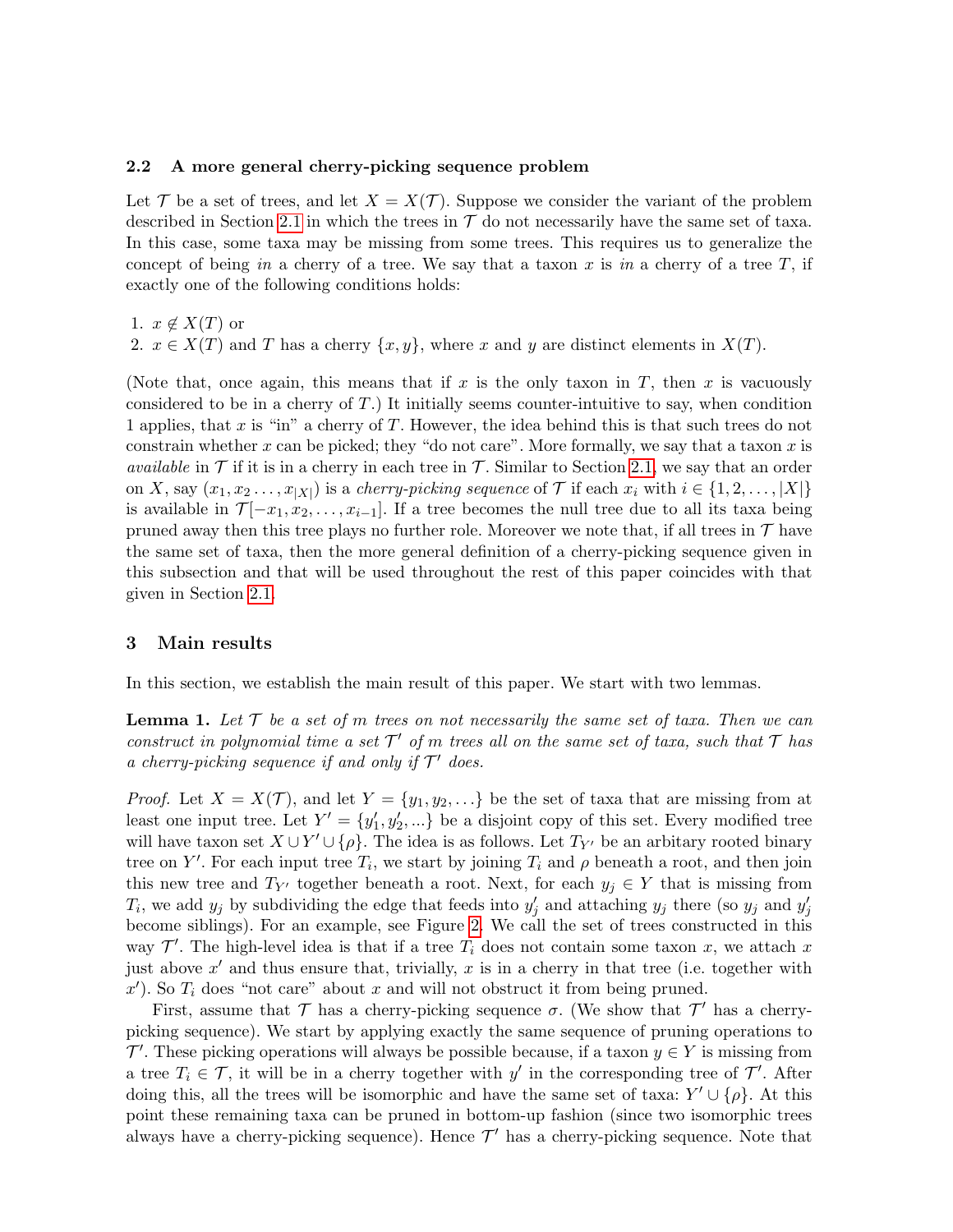

<span id="page-4-0"></span>Fig. 2. The construction described in Lemma [1.](#page-3-0) Here  $Y$ , the set of taxa missing from at least one tree, is  ${a, c, e, f}.$  In each modified tree the artificially added members of Y are circled; note that they are always in cherries. A cherry-picking sequence for the original trees is  $e, b, c, d, a, f$ . A corresponding sequence for the modified trees is  $e, b, c, d, a, f, f', e', c', a', \rho$ .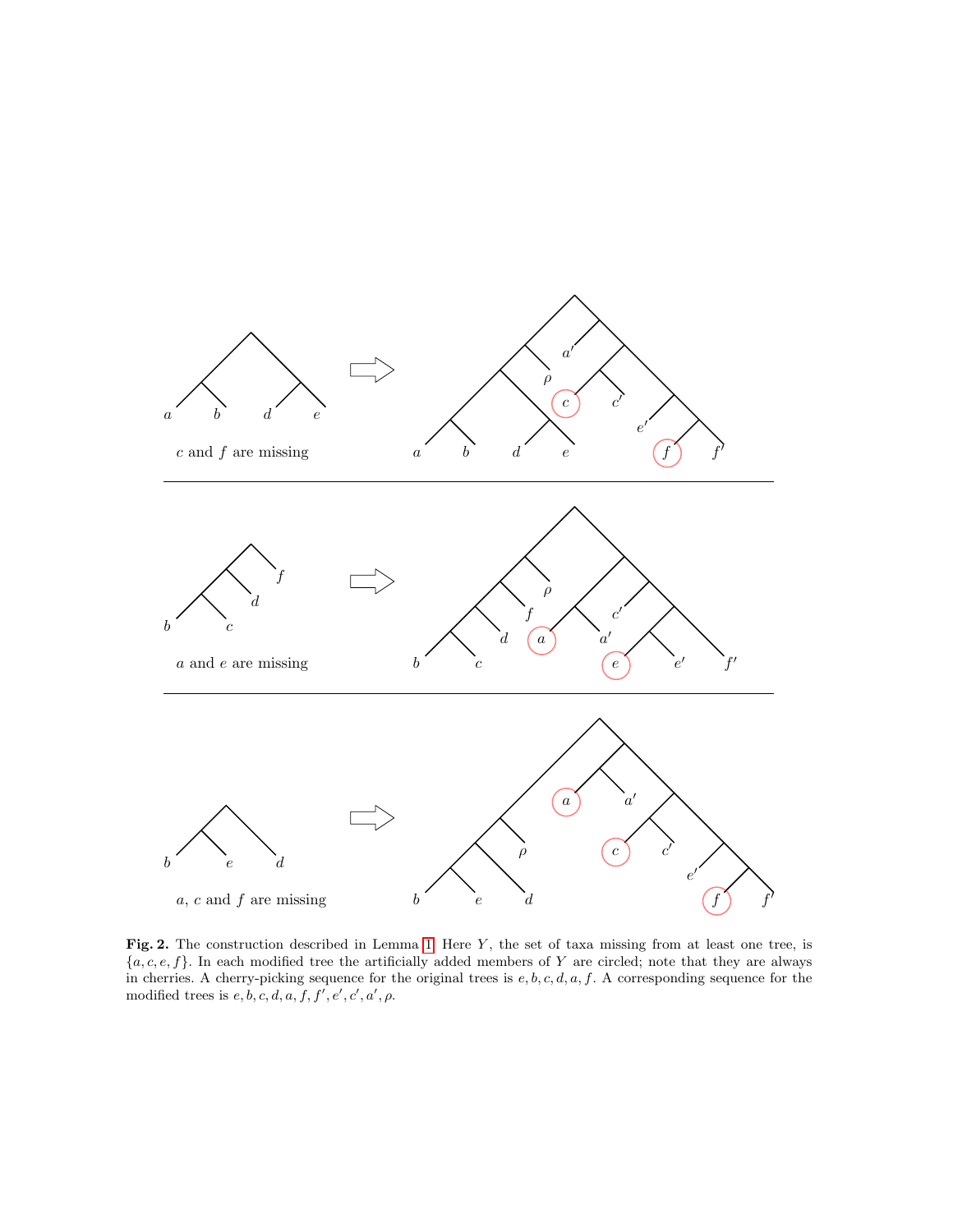the taxon  $\rho$  is included to ensure that if, during  $\sigma$ , a tree  $T_i$  has been pruned down to a single taxon, this taxon can still be pruned in the corresponding tree of  $\mathcal{T}'$  (because it is sibling to  $\rho$ ).

In the other direction, let  $\sigma'$  be a cherry-picking sequence for  $\mathcal{T}'$ . Let  $\sigma$  be the sequence obtained by deleting all taxa from  $\sigma'$  that are not in X. Let x be an arbitrary element of X and let *i* be the position of x in  $\sigma'$ . Let  $\ell'_1, \ell'_2, \ldots, \ell'_{i-1}$  be the prefix of  $\sigma'$  that has been pruned from  $\mathcal{T}'$  prior to x, and let  $\ell_1, \ell_2, \ldots, \ell_j$  (where  $j \leq i - 1$ ) be the prefix of  $\sigma$  that has been pruned prior to x. We claim that, if x is available in  $\mathcal{T}'[-\ell'_1,\ell'_2,\ldots,\ell'_{i-1}]$ , then it is also available in  $\mathcal{T}[-\ell_1, \ell_2, \ldots, \ell_j]$ . To see this, let T be an arbitrary tree in  $\mathcal{T}[-\ell_1, \ell_2, \ldots, \ell_j]$ . If  $x \notin X(T)$ , then (by definition) x is in a cherry of T. If x is the only taxon in T, then it is (also by definition) in a cherry. So the only case remaining is that  $x \in X(T)$  and  $|X(T)| \geq 2$ . Let T' be the tree from  $\mathcal{T}'[-\ell'_1,\ell'_2,\ldots,\ell'_{i-1}]$  that corresponds to T. The critical observation here is that, by construction, T occurs as a pendant subtree of  $T'$ . So if x was not in a cherry of T, then x would not be in a cherry of  $T'$  which gives a contradiction to the assumption that  $\mathcal{T}'$  has a cherry-picking sequence. Hence, x is in a cherry of T. Due to the arbitrary choice of x and T, it follows that  $\sigma$  is a cherry-picking sequence for  $\mathcal{T}$ .

It remains to show that the reduction is polynomial time. Observe that, depending on the instance, the size of  $\mathcal T$  can be dominated by  $|X|$  or m. Each of the m trees in  $\mathcal T'$  contains  $|X| + |Y| + 1$  taxa, where  $|Y| \leq |X|$ , and the transformation itself involves straightforward operations, so overall the reduction takes  $\text{poly}(|X|, m)$  time.

Let T be a set of rooted binary trees, and let  $T_i$  and  $T_j$  be two trees in T such that  $X(T_i) \cap X(T_j) = \emptyset$ . Furthermore, let  $\rho_i$  and  $\rho_j$  be the root vertex of  $T_i$  and  $T_j$ , respectively. Obtain a new tree from  $T_i$  and  $T_j$  in the following way.

- 1. Create a new vertex  $\rho$  and add new edges  $e = (\rho, \rho_i)$  and  $e' = (\rho, \rho_j)$ .
- 2. Subdivide e (resp.  $e'$ ) with a new vertex v (resp. v') and add a new edge  $(v, x)$  (resp.  $(v', y)$ , where x and y are two new taxa such that  $\{x, y\} \cap X(\mathcal{T}) = \emptyset$ .

We call the resulting rooted binary tree the *compound tree* of  $T_i$  and  $T_j$ . To illustrate, Figure [3](#page-5-0) depicts the compound tree of  $T_i$  and  $T_j$ .



<span id="page-5-0"></span>**Fig. 3.** The compound tree of two rooted binary trees  $T_i$  and  $T_j$ . The taxon x (resp. y) simply ensures that the last taxon pruned away in the  $T_i$  (resp.  $T_j$ ) part is in a cherry with x (resp. y).

 $\Box$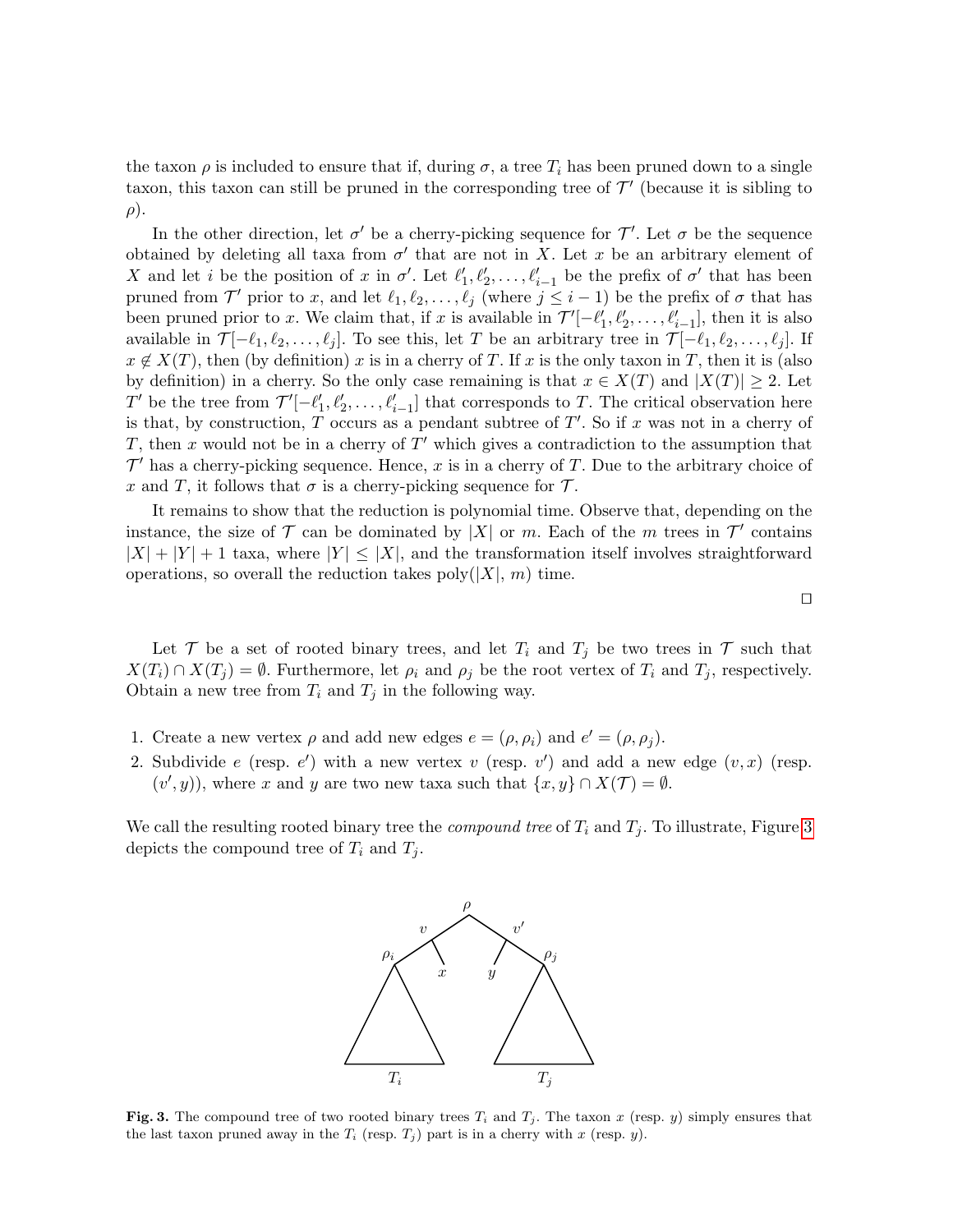The next lemma shows that, for a set  $\mathcal T$  of rooted binary trees, the replacement of two trees in  $\mathcal T$  with their compound tree preserves the existence and non-existence of a cherry-picking sequences for  $\mathcal{T}$ .

<span id="page-6-0"></span>**Lemma 2.** Let  $\mathcal{T}$  be a set of rooted binary trees, and let  $T_i$  and  $T_j$  be two trees in  $\mathcal{T}$  such that  $X(T_i) \cap X(T_j) = \emptyset$ . Let  $T_{i,j}$  be the compound tree of  $T_i$  and  $T_j$ . Then  $\mathcal T$  has a cherry-picking sequence if and only if  $(\mathcal{T} - \{T_i, T_j\}) \cup \{T_{i,j}\}\)$  has a cherry-picking sequence.

*Proof.* To ease reading, let  $\mathcal{T}' = (\mathcal{T} - \{T_i, T_j\}) \cup \{T_{i,j}\}$ . Furthermore, let  $|X(\mathcal{T})| = n$ , and let x and y be the unique two taxa in  $X(T_{i,j})$  that do not label a leaf in  $T_i$  or  $T_j$ .

Suppose that  $\sigma = (\ell_1, \ell_2, \ldots, \ell_n)$  is a cherry-picking sequence for  $\mathcal T$ . Let i' be the maximum index of an element in  $\sigma$  such that  $\ell_{i'} \in X(T_i)$  and, similarly, let j' be the maximum index of an element in  $\sigma$  such that  $\ell_{j'} \in X(T_j)$ . Then  $\mathcal{T}[-\ell_1, \ell_2, \ldots \ell_{i'-1}]$  contains a tree that is a single vertex labeled  $\ell_{i'}$  and  $\mathcal{T}[-\ell_1, \ell_2, \ldots \ell_{j'-1}]$  contains a tree that is a single vertex labeled  $\ell_{j'}$ . Moreover, by the construction of  $T_{i,j}$ , the set  $\mathcal{T}'[-\ell_1, \ell_2, \ldots \ell_{i'-1}]$  contains a tree with cherry  $\{\ell_{i'}, x\}$  and the set  $\mathcal{T}'[-\ell_1, \ell_2, \ldots \ell_{j'-1}]$  contains a tree with cherry  $\{\ell_{j'}, y\}$ . Since  $T_i$  and  $T_j$ are pendant subtrees in  $T_{i,j}$  and  $\sigma$  is a cherry-picking sequence for  $\mathcal{T}$ , it now follows that

$$
(\ell_1,\ell_2,\ldots,\ell_n,x,y)
$$

is a cherry-picking sequence for  $\mathcal{T}'$ .

Conversely, suppose that  $\sigma' = (\ell_1, \ell_2, \ldots, \ell_{n+2})$  is a cherry-picking sequence for  $\mathcal{T}'$ . Let  $\{\ell_{i'}, \ell_{j'}\} = \{x, y\}.$  Without loss of generality, we may assume that  $i' < j'$ . Then, as x and y are only contained in the leaf set of  $T_{i,j}$ , it is straightforward to check that

$$
(\ell_1, \ell_2, \ldots, \ell_{i'-1}, \ell_{i'+1}, \ell_{i'+2}, \ldots, \ell_{j'-1}, \ell_{j'+1}, \ell_{j'+2}, \ldots, \ell_{n+2})
$$

is a cherry-picking sequence for  $\mathcal{T}$ .

Now we establish the main result of this paper.

<span id="page-6-2"></span>**Theorem 1.** It is NP-complete to decide if two rooted binary phylogenetic trees  $T$  and  $T'$  on X have a cherry-picking sequence.

*Proof.* Given an order  $\sigma = (x_1, x_2, \dots, x_{|X|})$  on X, we can decide in polynomial time if, for each  $i \in \{1, 2, \ldots, |X|\}, x_i$  is in a cherry in  $T[-x_1, x_2, \ldots, x_{i-1}]$  and  $T'[-x_1, x_2, \ldots, x_{i-1}].$ Hence, the problem of deciding if  $T$  and  $T'$  have a cherry-picking sequence is in NP. To establish the theorem, we use a reduction from 3-SAT. This is the variant of SATISFIABILITY where each clause contains *exactly* three literals, and the logical expression is in conjunctive normal form, i.e.,

<span id="page-6-1"></span>
$$
\bigwedge_{i=1}^{m} C_i = \bigwedge_{i=1}^{m} (l_{i,1} \vee l_{i,2} \vee l_{i,3}),
$$

where  $l_{i,j} \in \{v^{(k)}, \neg v^{(k)} \mid 1 \leq k \leq n\}$ . The corresponding set of variables is denoted with

$$
V := \{v^{(1)}, v^{(2)}, \dots, v^{(n)}\}.
$$

We reduce from the NP-complete version of 3-SAT in which no variable occurs more than once in a given clause. Such restricted instances can easily be obtained by a standard transformation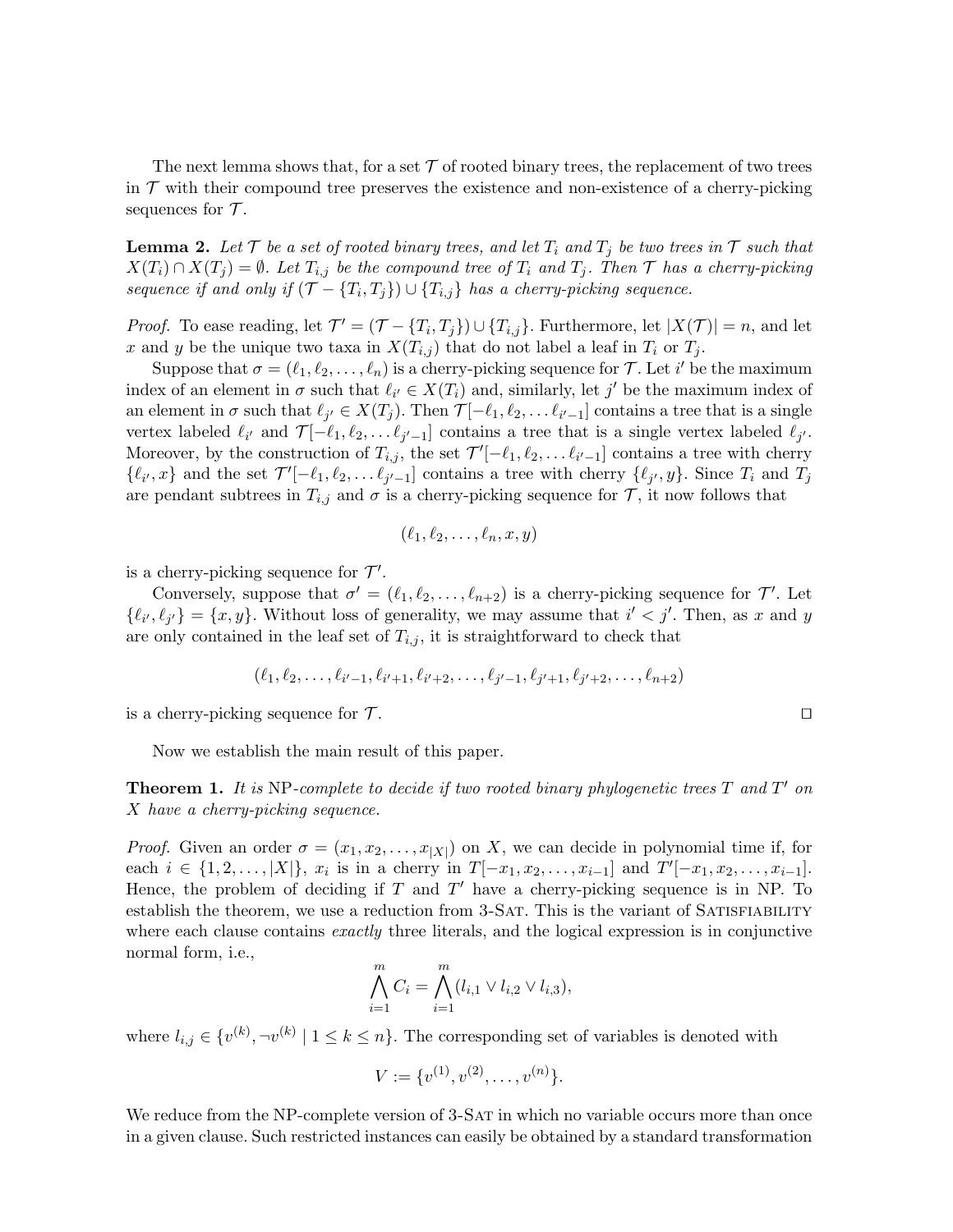

<span id="page-7-0"></span>**Fig. 4.** Each variable  $v^{(k)}$ , is represented by a single tree in  $\mathcal{T}_v$  and two trees in  $\mathcal{T}'_v$ .

as described in [\[10\]](#page-15-18). In the remainder of this proof, n and m refer to the number of variables and clauses in a restricted 3-SAT instance, respectively.

Now, given an instance I of 3-SAT, we first construct a set  $\mathcal T$  of  $3n + 5m + 2$  trees with overlapping taxa sets and show that I has a satisfying truth assignment if and only if  $\mathcal T$  has a cherry-picking sequence. We then repeatedly apply Lemma [2](#page-6-0) in order to replace  $\mathcal T$  with two trees and, finally, apply Lemma [1](#page-3-0) to complete the proof of this theorem.

We start by describing the construction of  $\mathcal T$  that makes use of the introduction of a set  $\{b_1, b_2, \ldots, b_{4n+3m}, b_X, b_Y, b_Z\}$  of blocking taxa. As we will see later, each such taxon can only be pruned from  $\mathcal T$  after certain other taxa have been pruned first and so the main function of the blocking taxa is to be unavailable for pruning which in turn constraints the number of possibilities to construct a cherry-picking sequence from  $\mathcal T$ . An explicit example of the construction of  $\mathcal T$  is given subsequently to this proof.

Variable gadget. We construct two sets  $\mathcal{T}_v$  and  $\mathcal{T}'_v$  of trees. Each variable  $v^{(k)}$  with  $k \in$  $\{1, 2, \ldots, n\}$  adds one tree on four taxa to  $\mathcal{T}_v$  which is the tree shown in the solid box of Figure [4.](#page-7-0) Each such tree has two blocking taxa and, intuitively, encodes whether  $v^{(k)}$  is set to be true or false, depending on whether  $v_T^{(k)}$  $_{T}^{(k)}$  or  $v_{F}^{(k)}$  $\int_{F}^{(k)}$  is pruned first. Moreover, each variable  $v^{(k)}$  adds two caterpillars to  $\mathcal{T}'_v$ . Relative to a fixed  $v^{(k)}$ , the precise construction of these caterpillars is based on the definition of two particular tuples. Let  $\phi_k := (p_1, p_2, \ldots, p_{|\phi_k|})$ (resp.  $\nu_k := (q_1, q_2, \ldots, q_{|\nu_k|})$ ) be the indices, in ascending order, of all the clauses in which  $v^{(k)}$  appears unnegated (resp. negated). Since no clause contains any variable more than once, the elements in  $\phi_k$  (resp.  $\nu_k$ ) are pairwise distinct.

Now the taxon set of one caterpillar contains  $v_T^{(k)}$  $T^{(\kappa)}$ , a new blocking taxon and, for each element  $p_j$  in  $\phi_k$ , a new taxon  $v_{p_j}^{(k)}$ , while the taxon set of the other caterpillar contains  $v_F^{(k)}$  $F_F^{(k)}$ , a new blocking taxon and, for each element  $q_j$  in  $\nu_k$ , a new taxon  $\neg v_{q_j}^{(k)}$ . The precise ordering of the leaves in both caterpillars is shown in the dashed box of Figure [4.](#page-7-0) It is easily checked that  $|X(\mathcal{T}_v)| = 4n$  and, since each clause contains precisely three distinct variables,  $|X(\mathcal{T}'_v)| = 4n + 3m$ . Noting that the taxa sets of the trees in  $X(\mathcal{T}_v)$  and  $X(\mathcal{T}'_v)$  only overlap in  $v_T^{(k)}$  $\binom{k}{T}$  and  $v_F^{(k)}$  $\int_{F}^{(\kappa)}$ , we have

$$
|X(\mathcal{T}_v \cup \mathcal{T}'_v)| = 4n + 4n + 3m - 2n = 6n + 3m \tag{1}
$$

distinct taxa over all trees in  $\mathcal{T}_v$  and  $\mathcal{T}'_v$ .

*Clause gadget.* We construct two sets  $\mathcal{T}_c$  and  $\mathcal{T}'_c$  of trees. For each  $i \in \{1, 2, ..., m\}$ , consider the clause  $C_i = \ell^{(p)} \vee \ell^{(q)} \vee \ell^{(r)}$ , where each  $k \in \{p, q, r\}$  is an element in  $\{1, 2, \ldots, n\}$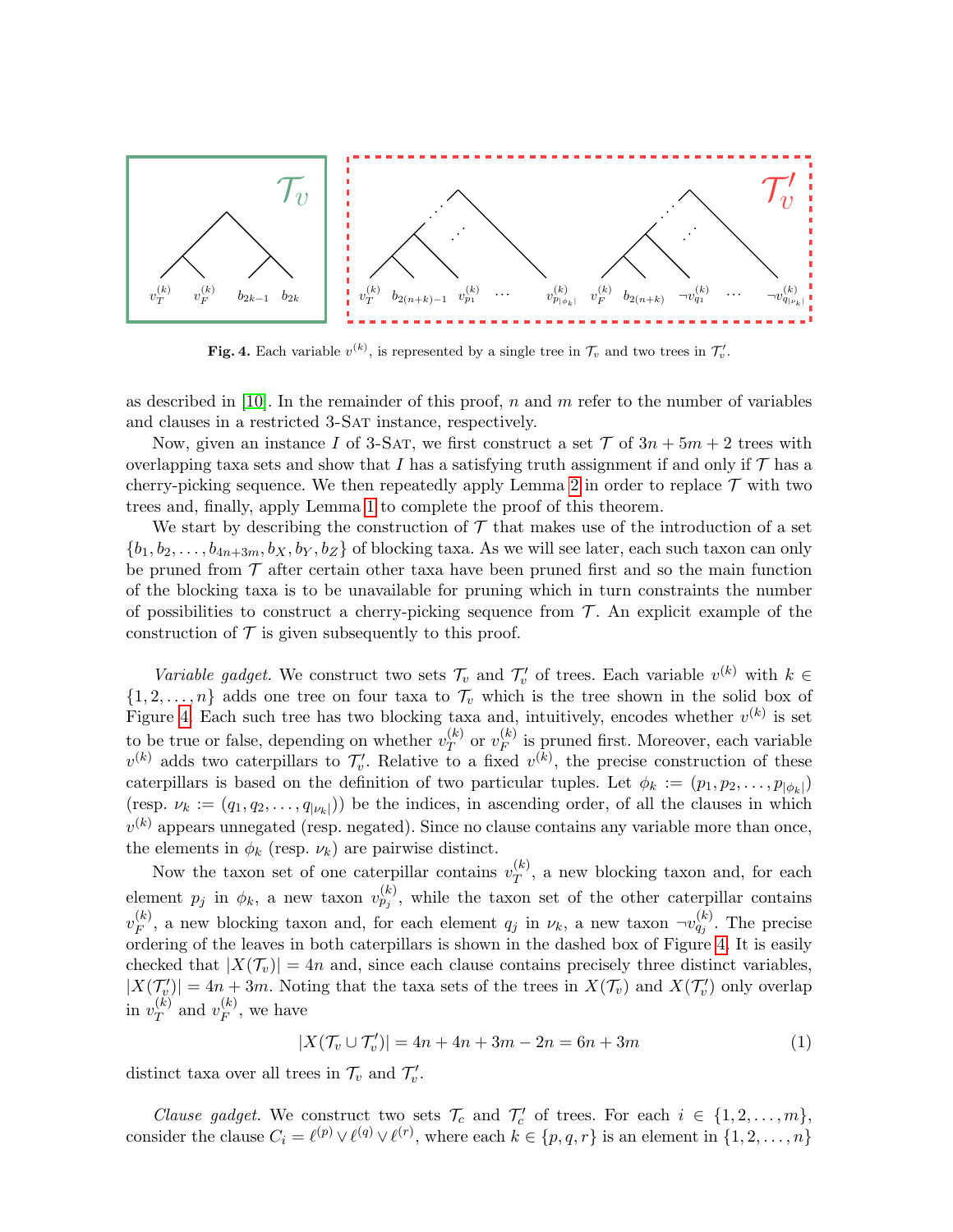

<span id="page-8-0"></span>Fig. 5. Each clause  $C_i$  is represented by three trees in  $\mathcal{T}_c$  and two trees in  $\mathcal{T}_c'$ .

with  $\ell^{(k)} \in \{v^{(k)}, \neg v^{(k)}\}$ . Relative to  $C_i$ , we add three three-taxon trees to  $\mathcal{T}_c$  which are shown in the solid box of Figure [5.](#page-8-0) The first such tree has taxon set  $\{\ell_i^{(p)}\}$  $\binom{(p)}{i}, c_1^i, \cup_a^i\}$  where  $\ell_i^{(p)}$  $i^{(p)}$  is an element in  $\{v_i^{(p)}\}$  $\binom{(p)}{i}, \neg v_i^{(p)}$  $\binom{p}{i}$ . Note that  $\ell_i^{(p)}$  $\binom{p}{i}$  labels a leaf of a tree in  $\mathcal{T}'_v$  while the other two taxa do not label a leaf of a tree in  $\mathcal{T}_v$  or  $\mathcal{T}'_v$ . The other two trees in  $\mathcal{T}_c$  are constructed in an analogous way. Furthermore, for each  $C_i$ , we add two five-taxon trees to  $\mathcal{T}'_c$  which are shown in the dashed box of Figure [5.](#page-8-0) The taxa set of the first tree contains two new blocking taxa and the three previously encountered elements  $\{c_1^i, c_2^i, c_3^i\}$ , while the second tree contains one new blocking taxon, the new taxon  $\cup_i$ , and the three previously encountered elements  $\{\cup_a^i, \cup_b^i, \cup_c^i\}$ . Similar to the variable gadgets, we now count the number of taxa in trees in  $\mathcal{T}_c$  and  $\mathcal{T}'_c$ . As no two trees in  $\mathcal{T}_c$  or  $\mathcal{T}'_c$  share a taxon, we have  $|X(\mathcal{T}_c)| = 9m$  and  $|X(\mathcal{T}'_c)| = 10m$ . Moreover, since all taxa of trees in  $\mathcal{T}'_c$ , except for the blocking taxa and elements in  $\{\cup_1, \cup_2, \ldots, \cup_m\}$ , are also taxa of trees in  $\mathcal{T}_c$ , we have

<span id="page-8-1"></span>
$$
|X(\mathcal{T}_c \cup \mathcal{T}'_c)| = 9m + 10m - 6m = 13m.
$$
 (2)

Formula gadget. We complete the construction of  $\mathcal T$  by constructing two caterpillars  $T_f$ and  $T_f'$  which are shown in the solid and dashed box of Figure [6,](#page-9-0) and define

$$
\mathcal{T} = \mathcal{T}_v \cup \mathcal{T}'_v \cup \mathcal{T}_c \cup \mathcal{T}'_c \cup \{T_f, T'_f\}.
$$

Summarizing the construction, we have  $|\mathcal{T}| = 3n + 5m + 2$ . Moreover, by construction and Equations [\(1\)](#page-6-1)-[\(2\)](#page-8-1), it follows that  $|X((\mathcal{T}_v \cup \mathcal{T}'_v) \cap (\mathcal{T}_c \cup \mathcal{T}'_c))| = 3m$ . Now, since the three taxa  $b_X$ ,  $b_Y$ , and  $b_Z$ , which are common to  $T_f$  and  $T'_f$ , are the only taxa of these two trees that are not contained in the taxa set of any other constructed tree, we have

<span id="page-8-2"></span>
$$
|X(\mathcal{T})| = 6n + 3m + 13m - 3m + 3 = 6n + 13m + 3.
$$
 (3)

We next prove the following claim: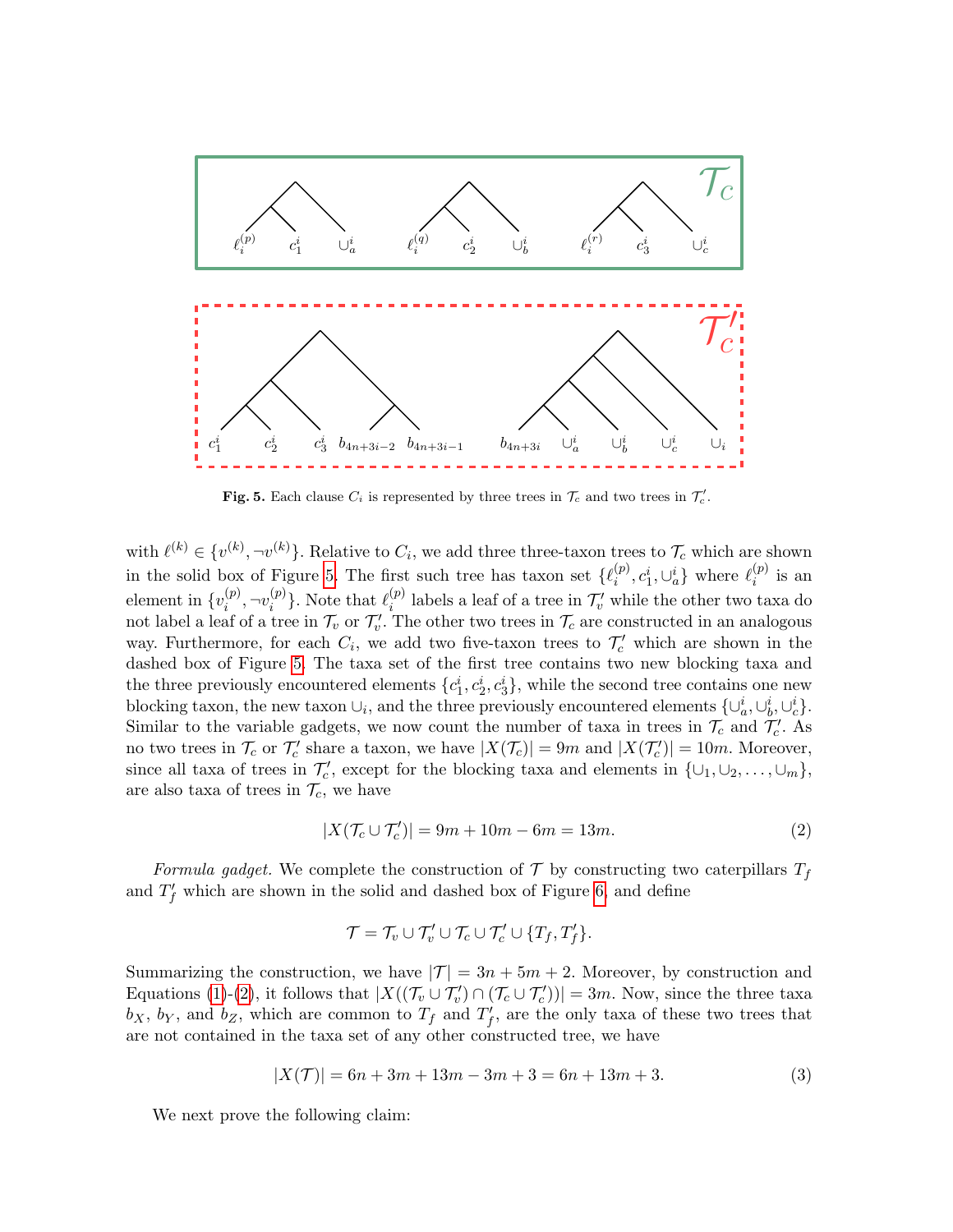

<span id="page-9-0"></span>**Fig. 6.** The two trees  $T_f$  and  $T'_f$  in the construction of  $\mathcal T$  from I.

**Claim 1.** I is satisfiable if and only if  $\mathcal{T}$  has a cherry-picking sequence.

First, suppose that I is satisfiable. Let  $\beta: V \to \{T, F\}$  be a truth assignment for V such that each clause is satisfied. We next describe a sequence of pruning operation. Noting that each taxon in  $X(\mathcal{T})$  is contained in the taxa sets of exactly two trees in  $\mathcal{T}$  (a fact that we freely use throughout the rest of this proof), it is straightforward to verify that this sequence implies a cherry-picking sequence for  $\mathcal{T}$ .

Part 1: Variable gadgets. For each variable  $v^{(k)}$  with  $k \in \{1, 2, ..., n\}$  do the following. If  $\beta(v^{(k)}) = T$  prune taxon  $v_T^{(k)}$  $\mathcal{T}_T^{(k)}$  from the two trees in  $\mathcal{T}_v \cup \mathcal{T}_v'$  whose taxa sets contain  $v_T^{(k)}$  $T^{(\kappa)}$ . On the other hand, if  $\beta(v^{(k)}) = F$  prune taxon  $v_F^{(k)}$  $\mathcal{F}_F^{(k)}$  from the two trees in  $\mathcal{T}_v \cup \mathcal{T}'_v$  whose taxa sets contain  $v_F^{(k)}$  $F_F^{(k)}$ . Taken together, these pruning steps delete a single leaf of each tree in  $\mathcal{T}_v$  and a single leaf of half of the trees in  $\mathcal{T}'_v$ .

Part 2: Clause gadgets. Consider the set of trees resulting from the pruning described in Part 1. For each  $C_i = \ell^{(p)} \vee \ell^{(q)} \vee \ell^{(r)}$  with  $i \in \{1, 2, \ldots, m\}$ , let  $L_i$  be a subset of  $\{p, q, r\}$  such that  $|L_i| = 2$  and, if  $\ell_i^{(k)}$  $i^{(k)}$  is not satisfied by  $\beta$ , then  $k \in L_i$ . Setting  $i = 1$ , process the three literals in  $C_i$  from left to right in the following way.

- 1. If  $\ell_i^{(k)}$  $\ell_i^{(k)}$  is satisfied by  $\beta$ , prune  $\ell_i^{(k)}$  $\ell_i^{(k)}$  from the tree in  $\mathcal{T}_c$  whose taxa set contains  $\ell_i^{(k)}$  $i^{(\kappa)}$  and, noting that  $\ell_i^{(k)} \in \{v_i^{(k)}\}$  $v_i^{(k)}, \neg v_i^{(k)}$  $\binom{k}{i}$ , prune  $\ell_i^{(k)}$  $\binom{(k)}{i}$  from the tree in  $\mathcal{T}'_v$  whose taxa set contains  $\ell_i^{(k)}$  $\binom{\kappa}{i}$ .
- 2. If  $k \in L_i$ , prune  $c_s^i$ , where  $s = 1$  if  $k = p$ ,  $s = 2$  if  $k = q$ , and  $s = 3$  if  $k = r$ , from the two trees in  $\mathcal{T}_c \cup \mathcal{T}'_c$  whose taxa sets contain  $c_s^i$ .
- 3. Prune  $\bigcup_{t=1}^{i}$ , where  $t = a$  if  $k = p$ ,  $t = b$  if  $k = q$ , and  $t = c$  if  $k = r$ , from the two trees in  $\mathcal{T}_c \cup \mathcal{T}'_c$  whose taxa sets contain  $\cup_t^i$ .

Now prune  $\cup_i$  from the tree in  $\mathcal{T}'_c$  whose taxa set contains  $\cup_i$ , and prune  $\cup_i$  from  $T_f$ . If  $i < m$ , increment *i* by one and repeat this process with the next clause. Intuitively, by definition of  $L_i$ , the above process prunes exactly two elements in  $\{c_1^i, c_2^i, c_3^i\}$ . Since each clause is satisfied by  $\beta$ , this guarantees that we can prune each element in  $\{\cup_a^i, \cup_b^i, \cup_c^i\}$  and, subsequently  $\cup_i$ .

Part 3: Formula gadget and remaining taxa. Consider the set of trees resulting from the pruning described in Part 2. We prune the remaining taxa as follows.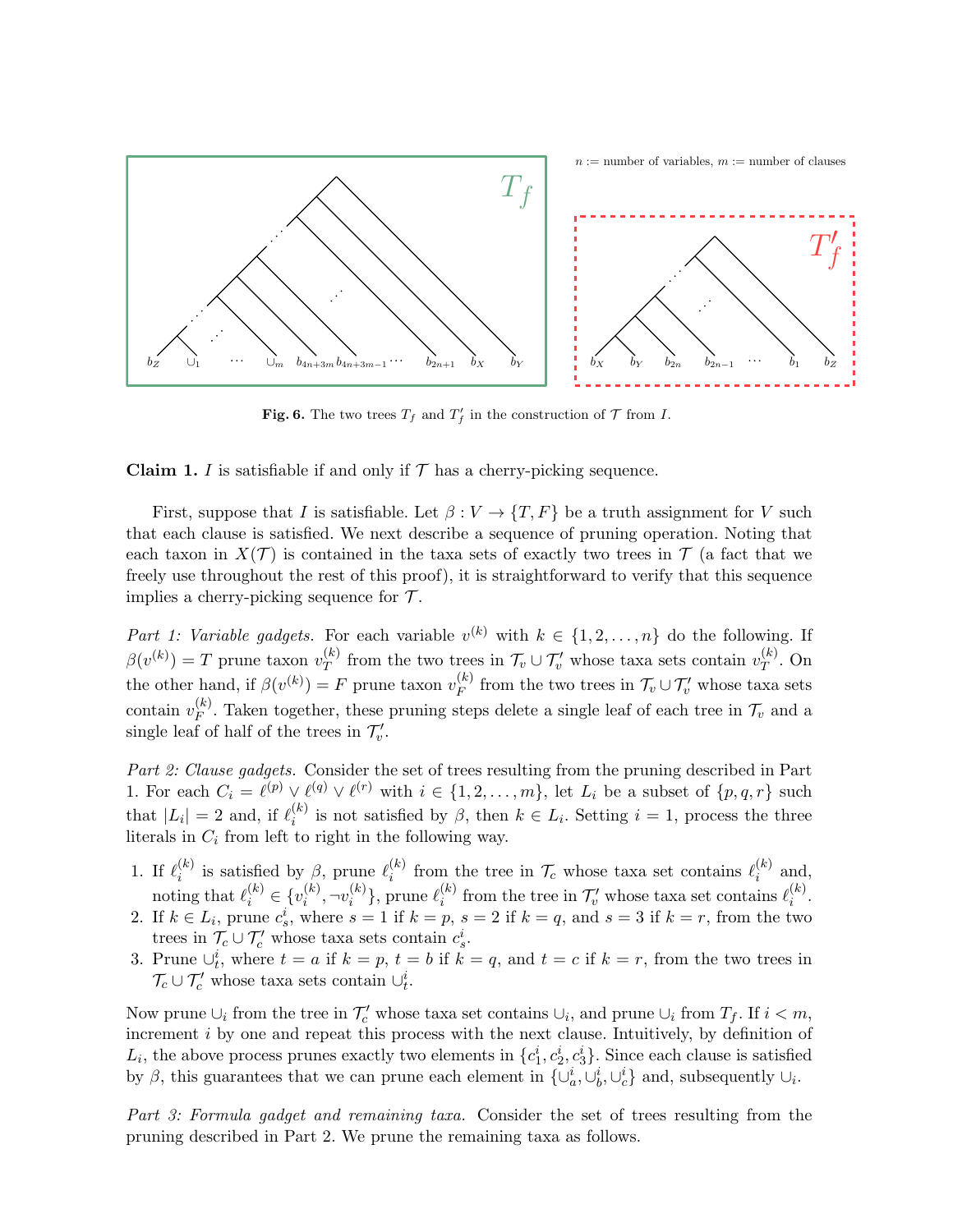1. In order, prune each of

 $b_{4n+3m}, b_{4n+3m-1}, b_{4n+3m-2}, \ldots, b_{4n+3i}, b_{4n+3i-1}, b_{4n+3i-2}, \ldots, b_{4n+3}, b_{4n+2}, b_{4n+1}$ 

from a tree  $\mathcal{T}'_c$  whose taxa set contains the respective blocking taxa and from  $T_f$ . After all taxa have been pruned, each tree in  $\mathcal{T}'_c$  is either the null tree or consists of a single vertex labeled  $c_s^i$  for some  $s \in \{1, 2, 3\}.$ 

- 2. For each  $i \in \{1, 2, ..., m\}$ , prune the unique taxon  $c_s^i$  with  $s \in \{1, 2, 3\}$  that has not been pruned in Part 2 from two trees in  $\mathcal{T}_c \cup \mathcal{T}'_c$ . Now, each tree in  $\mathcal{T}_c \cup \mathcal{T}'_c$  that is not the null tree consists of a single vertex labeled  $\ell_i^{(k)}$  $i^{(k)}$  for some  $i \in \{1, 2, ..., m\}$  and  $k \in \{1, 2, ..., n\}$ .
- 3. For each  $k \in \{1, 2, \ldots, n\}$ , note that one of  $\{b_{2(n+k)-1}, b_{2(n+k)}\}$  labels a leaf of a cherry in a tree in  $\mathcal{T}'_v$  while the other labels the leaf of a tree in  $\mathcal{T}'_v$  that consists of a single vertex. In order, prune each of

$$
b_{4n}, b_{4n-1}, \ldots, b_{2(n+k)}, b_{2(n+k)-1}, \ldots, b_{2n+2}, b_{2n+1}
$$

from the tree in  $\mathcal{T}'_v$  whose taxa set contains the respective blocking taxa and from  $T_f$ .

- 4. In order, prune  $b_X$  and  $b_Y$  from  $T_f$  and  $T'_f$ .
- 5. Consider the remaining trees in  $\mathcal{T}_v$  and observe that each such tree consists of exactly three leaves, two of which are blocking taxa that form a cherry. In order, prune each of

$$
b_{2n}, b_{2n-1}, \ldots, b_{2k}, b_{2k-1}, \ldots, b_2, b_1
$$

from  $T'_f$  and the tree in  $\mathcal{T}_v$  whose taxa set contains the respective blocking taxon.

- 6. For each  $k \in \{1, 2, ..., n\}$ , let  $v_X^{(k)}$  be the unique element in  $\{v_T^{(k)}\}$  $_T^{(k)}, v_F^{(k)}$  $\binom{K}{F}$  that has not been pruned in Part 1. Prune  $v_X^{(k)}$  from the two trees in  $\mathcal{T}_v \cup \mathcal{T}'_v$  whose taxa sets contain  $v_X^{(k)}$ .
- 7. For each  $i \in \{1, 2, ..., m\}$  in increasing order, consider each literal  $\ell_i^{(k)}$  $i^{(k)}$  in  $C_i = \ell^{(p)} \vee \ell^{(q)} \vee$  $\ell^{(r)}$  with  $k \in \{p, q, r\}$  that is not satisfied by  $\beta$ . By processing such literals from left to right in  $C_i$ , prune  $\ell_i^{(k)}$  $\mathcal{I}_i^{(k)}$  from the two trees in  $\mathcal{T}'_v \cup \mathcal{T}_c$  whose taxa sets contain  $\ell_i^{(k)}$  $i^{(\kappa)}$ . It is easily seen that the corresponding tree in  $\mathcal{T}'_v$  either consists of a single vertex or contains a cherry with a leaf labeled  $\ell_i^{(k)}$  $\binom{\kappa}{i}$ .
- 8. Prune  $b_Z$  from  $T_f$  and  $T'_f$ .

Now, relative to the elements in  $X(\mathcal{T})$ , we prune 2n elements in Parts 1 and 3.6, all 4m elements in

$$
\{\cup_1,\cup_a^i,\cup_b^i,\cup_c^i,\ldots,\cup_m,\cup_a^m,\cup_b^m,\cup_c^m\}
$$

in Part 2, and all  $4n + 3m + 3$  blocking taxa in Parts 3.1, 3.3, 3.4, 3.5, and 3.8. Additionally, in Parts 2.1 and 3.7 we prune  $3m$  taxa, and in Parts 2.2 and 3.2, we prune again  $3m$  taxa. Summing up, we prune

$$
6n + 13m + 3
$$

taxa, which is equal to the number of elements in  $X(\mathcal{T})$ .

Second, suppose that  $\mathcal T$  has a cherry-picking sequence  $\sigma = (x_1, x_2, \ldots, x_{|\sigma|})$ . We write  $x_i \prec x_j$  if and only if  $i < j$  and  $x_i \succ x_j$  if and only if  $i > j$ . Further, let

$$
M := \{1, 2, \ldots, m\}, \ N := \{1, 2, \ldots, n\}, \ B := \{b_1, b_2, \ldots, b_{4n+3m}, b_X, b_Y, b_Z\}.
$$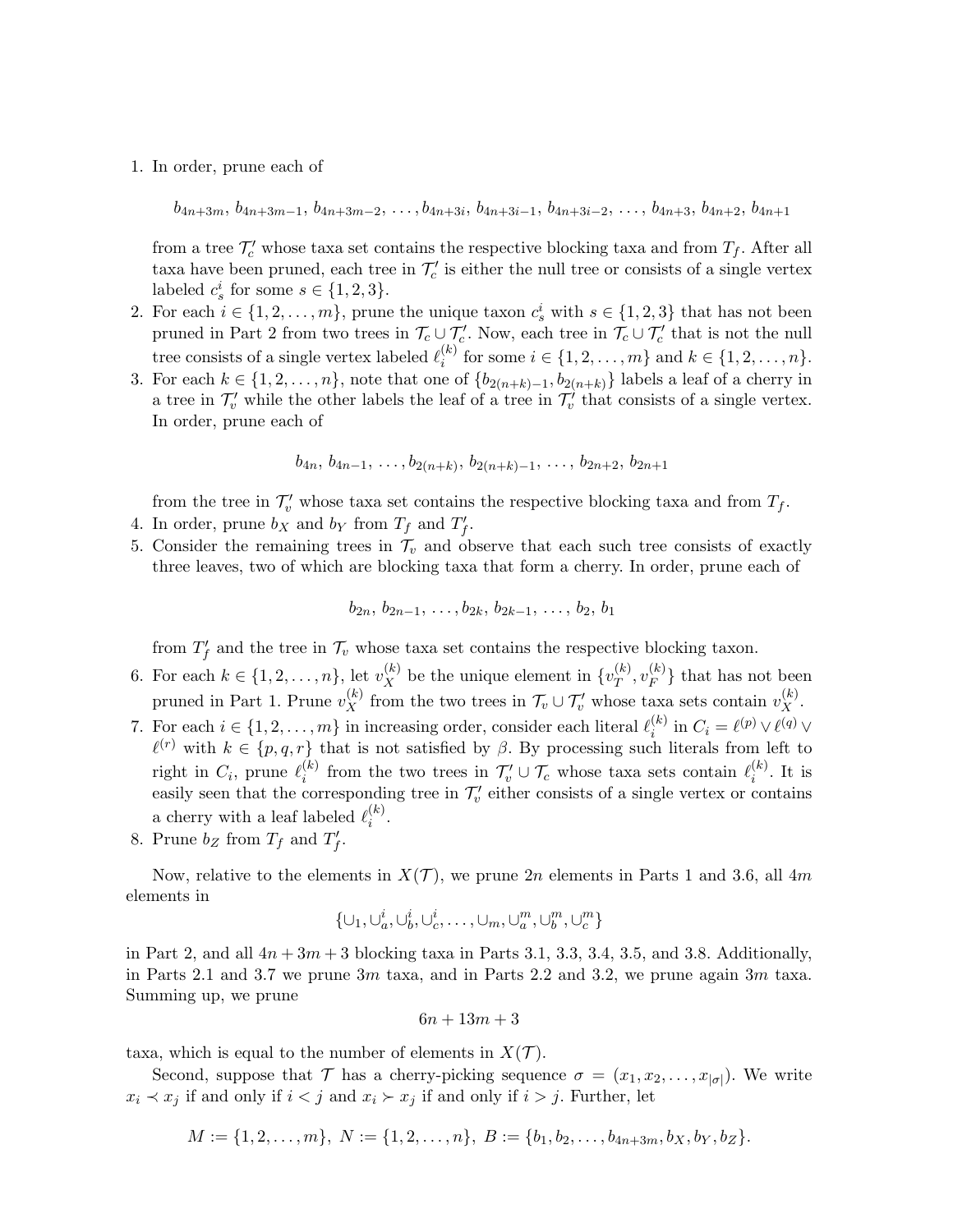We define a truth assignment  $\beta: V \to \{T, F\}$  as follows

$$
\beta\left(v^{(k)}\right) = \begin{cases} T & \text{if } \exists i \in M : v_T^{(k)} \prec \cup_i, \\ F & \text{else.} \end{cases}
$$

In order to show that  $\beta$  satisfies each clause of I, we establish four necessary conditions that  $\sigma$  fulfills by construction.

1. All taxa in  $\{\cup_1, \cup_2, \ldots, \cup_m\}$  are pruned earlier than any blocking taxon:

$$
\forall i \in M \ \forall b \in B \colon \cup_i \prec b. \tag{4}
$$

Argument: Observe that the arrangement of  $b_X$ ,  $b_Y$ ,  $b_Z$  in  $T_f$  and  $T'_f$  implies that all taxa in  $\{\cup_1, \cup_2, \ldots, \cup_m\}$  are pruned prior to any blocking taxon. Furthermore, we cannot prune any taxon in  $T_f'$  until we have pruned all taxa from  $T_f$  except for  $b_X$ ,  $b_Y$ , and  $b_Z$ . We will freely use Condition 1 throughout the remainder of this proof.

2. Let  $C_i = \ell^{(p)} \vee \ell^{(q)} \vee \ell^{(r)}$  be a clause of I. At least one taxon in  $\{\ell_i^{(p)}\}$  $\mathcal{L}_i^{(p)}, \ell_i^{(q)}, \ell_i^{(r)}\}$  is pruned earlier than  $\cup_i$ . Stated more formally:

$$
\forall i \in M \; \exists \ell_i^{(s_i)} \in \left\{ \ell_i^{(p_i)}, \ell_i^{(q_i)}, \ell_i^{(r_i)} \right\} : \ell_i^{(s_i)} \prec \cup_i. \tag{5}
$$

Argument: Consider the five trees in  $\mathcal{T}_c \cup \mathcal{T}'_c$  representing  $C_i$  (see Figure [5\)](#page-8-0). In order to prune  $\cup_i$ , we have to prune all taxa in  $\{\cup_a^i, \cup_b^i, \cup_c^i\}$  first. Since we can prune at most two taxa in  $\{c_1^i, c_2^i, c_3^i\}$  prior to an element in  $\{b_{4n+3i-2}, b_{4n+3i-1}\}$ , pruning all taxa in  $\{\cup_a^i, \cup_b^i, \cup_c^i\}$ is only possible if at least one taxon in  $\{\ell_i^{(p)}\}$  $\{\varrho_i^{(p)}, \ell_i^{(q)}, \ell_i^{(r)}\}$  has been pruned previously.

3. Let  $v^{(k)} \in V$  be any variable of I. Recall the definition of the tuples  $\phi_k$  and  $\nu_k$  that is used in the construction of the variable gadget. If there exists a  $v_i^{(k)}$  with  $v_i^{(k)} \prec \bigcup_i$  for some  $i \in \phi_k$ , then  $v_T^{(k)}$  $\big\{\n\begin{array}{l}\n\chi^{(k)} \\
T\n\end{array}\n\big\}$  is also pruned earlier than  $\bigcup_i$ . Stated formally:

$$
\forall k \in N \; \forall i \in \phi_k \colon \left( v_i^{(k)} \prec \cup_i \implies v_T^{(k)} \prec \cup_i \right). \tag{6}
$$

Argument: Consider a variable  $v^{(k)} \in V$  such that  $v_i^{(k)} \prec \bigcup_i$  for some  $i \in \phi_k$ . Since there is no blocking taxon  $b \in B$  with  $b \prec \bigcup_i$ , we have  $\bigcup_i \prec b_{2(n+k)-1}$ . Thus,  $v_T^{(k)}$  $T^{(\kappa)}$  is pruned from the associated caterpillar in  $\mathcal{T}'_v$  that contains  $v_i^{(k)}$  $v_i^{(k)}$  such that  $v_T^{(k)} \prec v_i^{(k)} \prec \cup_i$  (see Figure [4\)](#page-7-0).

The following can be shown analogously. If there exists a  $\neg v_i^{(k)} \prec \bigcup_i$  for some  $i \in \nu_k$ , then  $v_F^{(k)}$  $\bigg|_F^{(k)}$  is also pruned earlier than  $\bigcup_i$ . Stated formally:

$$
\forall k \in N \; \forall i \in \nu_k \colon \left( \neg v_i^{(k)} \prec \cup_i \implies v_F^{(k)} \prec \cup_i \right). \tag{7}
$$

4. Let  $v^{(k)} \in V$  be any variable of *I*. If  $v_T^{(k)}$  $T(T$  is pruned earlier than some taxon in  $\{\cup_1, \cup_2, \ldots, \cup_m\},$ then  $v_F^{(k)}$  $\mathcal{F}^{(k)}_F$  is pruned later than all taxa in  $\{\cup_1, \cup_2, \ldots, \cup_m\}$ , i.e.,

<span id="page-11-0"></span>
$$
\forall k \in N : \left( \left( \exists i \in M : v_T^{(k)} \prec \cup_i \right) \implies \left( \forall i \in M : v_F^{(k)} \succ \cup_i \right) \right). \tag{8}
$$

Argument: Consider a variable  $v^{(k)} \in V$  such that  $v_T^{(k)} \prec \bigcup_i$  for some  $i \in M$ . Assume towards a contradiction that there is some  $j \in M$  such that  $v_F^{(k)} \prec \bigcup_j$ . Then, one of the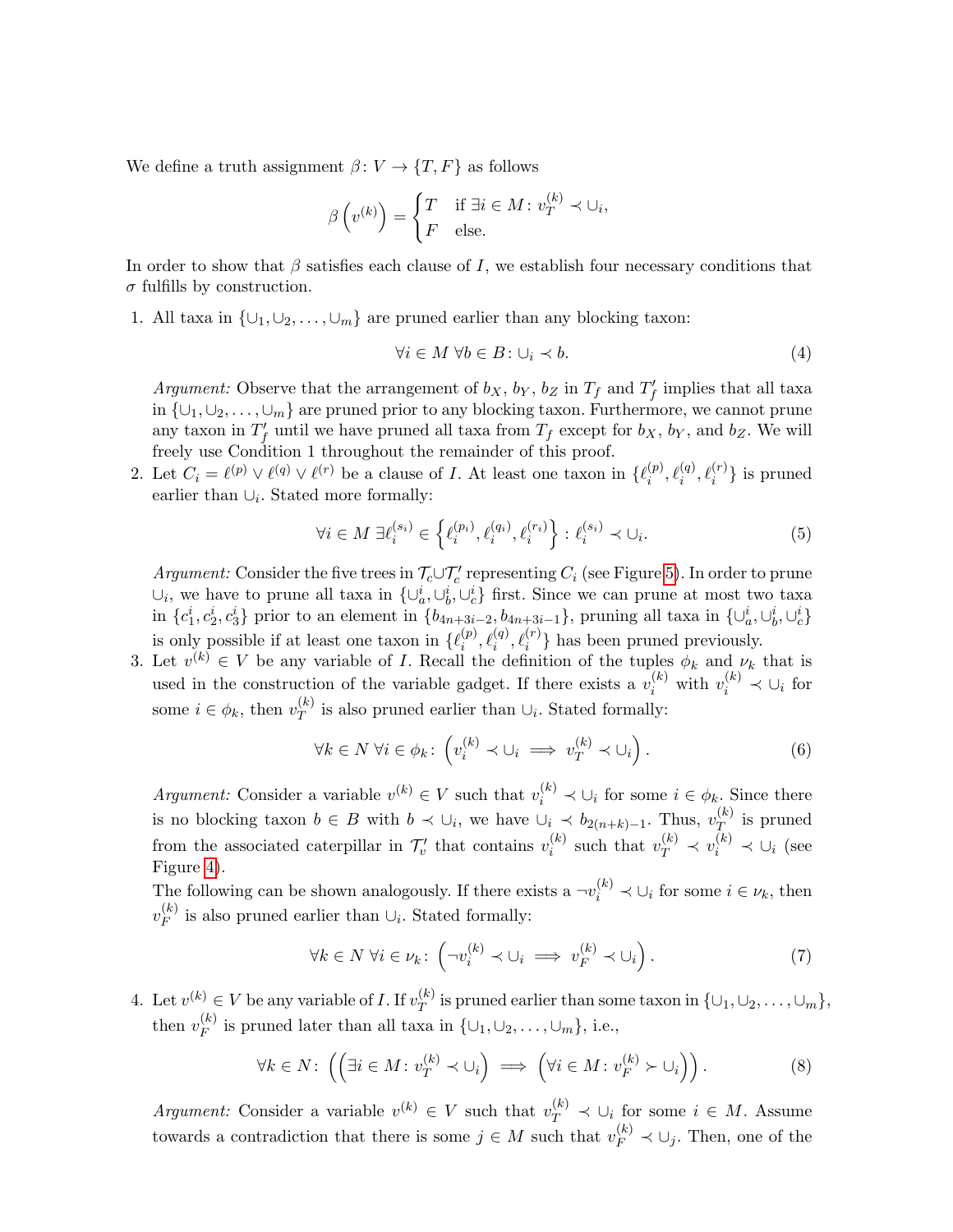two blocking taxa  $b_{2k-1}$  and  $b_{2k}$  is pruned prior to  $v_F^{(k)}$  $\binom{\kappa}{F}$  (see Figure [4\)](#page-7-0). But this is not possible since there is no blocking taxon  $b \in B$  with  $b \prec \bigcup_i$ .

As an immediate consequence of statement [\(8\)](#page-11-0), we get the analogous statement for  $v_F^{(k)}$  $\mathop{F}\limits^{(\kappa)}$ i.e.,

$$
\forall k \in N: \left( \left( \exists i \in M : v_F^{(k)} \prec \cup_i \right) \implies \left( \forall i \in M : v_T^{(k)} \succ \cup_i \right) \right). \tag{9}
$$

Now, we show that  $\beta$  indeed satisfies each clause of I. For each clause  $C_i = \ell^{(p)} \vee \ell^{(q)} \vee \ell^{(r)}$ , we have  $\ell_i^{(s)} \prec \bigcup_i$  for some  $\ell_i^{(s)} \in \left\{ \ell_i^{(p)} \right\}$  $\{e^{(p)}, \ell_i^{(q)}, \ell_i^{(r)}\}$  (Condition 2). Since  $\ell_i^{(s_i)} \in \left\{v_i^{(k)}\right\}$  $v_i^{(k)}, \neg v_i^{(k)}$  $\{i\}\}$  for some  $k \in N$ , we have  $v_T^{(k)} \prec \bigcup_i \text{ if } \ell_i^{(s_i)} = v_i^{(k)}$  $i^{(k)}$  and  $v_F^{(k)} \prec \bigcup_i \text{ if } \ell_i^{(s_i)} = \neg v_i^{(k)}$  $i^{(\kappa)}$  (Condition 3). Hence, by setting  $\beta(v^{(k)}) = T$  if  $v_T^{(k)} \prec \bigcup_i$  and  $\beta(v^{(k)}) = F$  if  $v_F^{(k)} \prec \bigcup_i$ , we satisfy at least one literal of each clause. Note that we can assign arbitrary truth values to variables  $v^{(k)}$  with  $v_T^{(k)} \succ \bigcup_i$  and  $v_F^{(k)} \succ \bigcup_i$  for all  $i \in M$ . Here, we choose to set all these variables to F. The truth assignment  $\beta$  is consistent, since at least one taxon in  $\{v_T^{(k)}\}$  $_{T}^{(k)},v_{F}^{(k)}$  $\left\{\kappa\atop F\right\}$  is pruned later than all taxa in  $\{\cup_1, \cup_2, \ldots, \cup_m\}$  (Condition 4). Hence, the truth assignment  $\beta$  is consistent and satisfies each clause of I.

Folding into two trees on the same set of taxa. The trees in  $\mathcal{T}_v \cup \mathcal{T}_c \cup \{T_f\}$  and, similarly, the trees in  $\mathcal{T}'_v \cup \mathcal{T}'_c \cup \{T'_f\}$  (see Figures [4,](#page-7-0) [5,](#page-8-0) and [6\)](#page-9-0) have mutually disjoint taxa sets. Hence, by  $n + 3m$  applications of Lemma [2,](#page-6-0) we can construct a compound tree S for all trees in  $\mathcal{T}_v \cup \mathcal{T}_c \cup \{T_f\}$  and, by  $2n + 2m$  applications of Lemma [2,](#page-6-0) we can construct a compound tree  $S'$  for all trees in  $\mathcal{T}'_v \cup \mathcal{T}'_c \cup \{T'_f\}$  such that  $\mathcal{T}$  has a cherry-picking sequence if and only if S and  $S'$  have a cherry-picking sequence. Lastly, by appying Lemma [1,](#page-3-0) we obtain two trees T and T' from S and S', respectively, such that  $X(T) = X(T')$ , and S and S' have a cherry-picking sequence if and only if  $T$  and  $T'$  have such a sequence. It now follows that  $I$  is satisfiable if and only if  $T$  and  $T'$  have a cherry-picking sequence.

Number of taxa in the final instance. It remains to show that  $T$  and  $T'$  can be constructed in polynomial time. By Equation [3,](#page-8-2) recall that  $|X(\mathcal{T})| = 6n + 13m + 3$ . Now, since we apply Lemma [2](#page-6-0) a total of  $3n + 5m$  times and each application introduces two new taxa, we have

$$
|X(\{S,\,S'\})|=6n+13m+3+2(3n+5m)=12n+23m+3.
$$

Observe that each taxon in  $X(\mathcal{T})$  labels a leaf of a unique tree in  $\mathcal{T}_v \cup \mathcal{T}_c \cup \{T_f\}$  and a leaf of a unique tree in  $\mathcal{T}'_v \cup \mathcal{T}'_c \cup \{T'_f\}$ . It therefore follows that each taxon that is contained in exactly one of  $X(S)$  and  $X(S')$  has been introduced by an application of Lemma [2.](#page-6-0) Conversely, each application of this lemma introduces two taxa that are both contained in exactly one of  $X(S)$  and  $X(S')$ . Hence, recalling that in obtaining T and T' from S and S', respectively, an additional leaf labeled  $\rho$  is introduced (see the third sentence in the proof of Lemma [1\)](#page-3-0), we have

$$
|X(T)| = |X(T')| = 12n + 23m + 3 + 2(3n + 5m) + 1 = 18n + 33m + 4.
$$

It now follows, that the size of  $T$  and  $T'$  as well as the time it takes to construct these two trees are polynomial. This completes the proof of the theorem.  $\Box$ 

To illustrate the proof of Theorem [1,](#page-6-2) we now give an explicit example of a 3-Sat instance and show how it is reduced to a set of trees by following the construction that is described in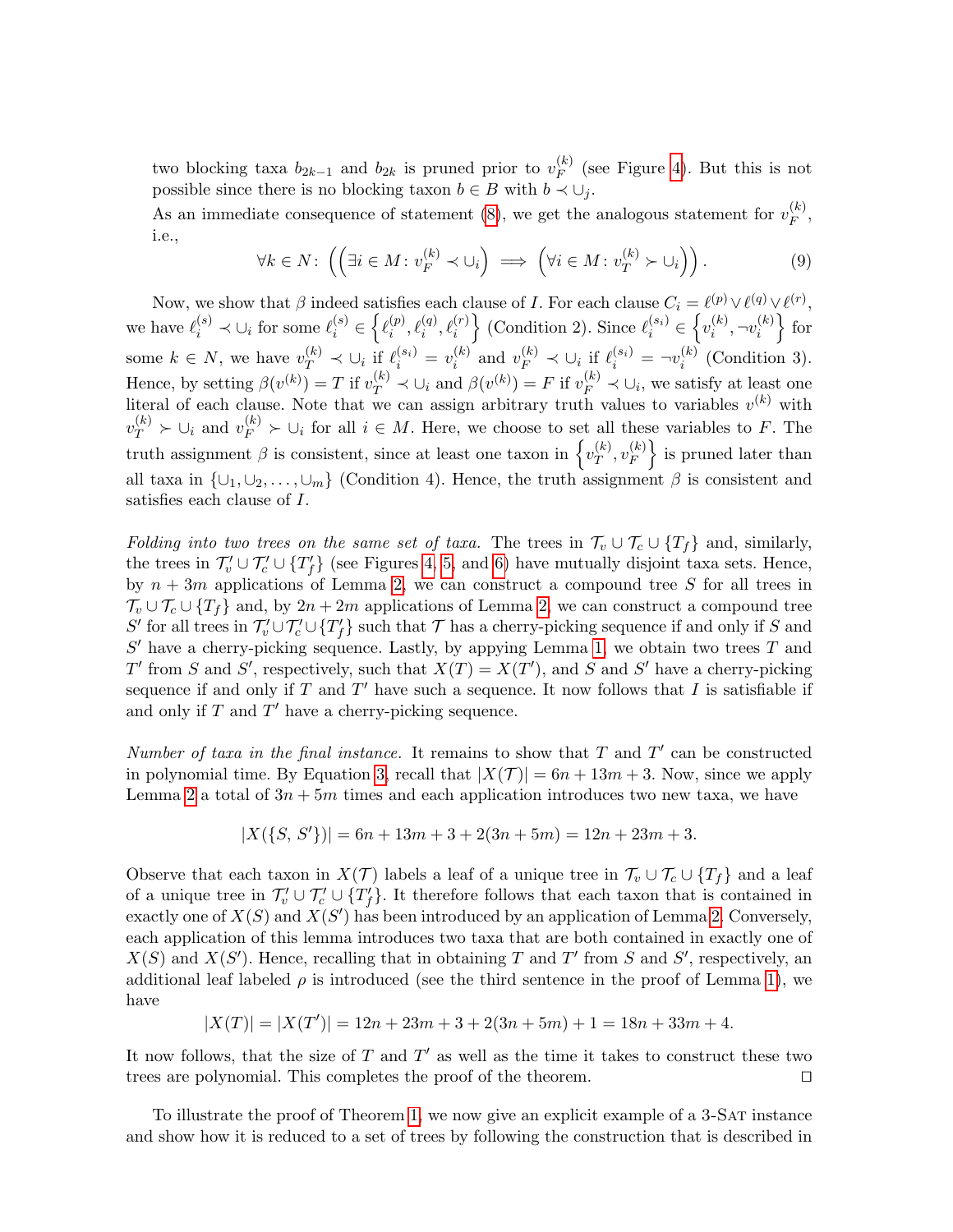

<span id="page-13-0"></span>**Fig. 7.** The variable gadget for  $(x \vee \neg y \vee z) \wedge (\neg x \vee y \vee z) \wedge (x \vee \neg y \vee \neg z)$ .

the aforementioned proof. Let  $I$  be the following instance of  $3\text{-SAT}$ 

$$
\underbrace{(x \vee \neg y \vee z)}_{C_1} \wedge \underbrace{(\neg x \vee y \vee z)}_{C_2} \wedge \underbrace{(x \vee \neg y \vee \neg z)}_{C_3}
$$

.

For the purpose of ordering the blocking taxa in the same way as described in the proof, we regard variable x as  $v^{(1)}$ , variable y as  $v^{(2)}$ , and variable z as  $v^{(3)}$ . Let  $n = 3$  (resp.  $m = 3$ ) be the number of variables (resp. clauses) in I. We construct a set  $\mathcal T$  of  $3n + 5m + 2 = 26$ trees. The 9 trees that represent the variable gadget  $\mathcal{T}_v$  and  $\mathcal{T}'_v$  are shown in Figure [7,](#page-13-0) the 15 trees that represent the clause gadget  $\mathcal{T}_c$  and  $\mathcal{T}'_c$  are shown in Figure [8](#page-16-0) and the two trees that represent the formula gadget  $T_f$  and  $T'_f$  are shown in Figure [9.](#page-17-0) Note that  $|X(\mathcal{T})|$  =  $3n+13m+3=60$ . Clearly, I is satisfied for the truth assignment  $\beta: \{x, y, z\} \to \{T, F\}$  with  $\beta(x) = \beta(z) = T$ ,  $\beta(y) = F$ . To see that T also has a cherry-picking sequence of length 60, we follow the sequence of pruning operations that is described in Parts 1-3 in the first direction of the proof of Claim 1

$$
(x_T, y_F, z_T, x_1, c_1^1, \cup_a^1, \neg y_1, c_2^1, \cup_b^1, z_1, \cup_c^1, \cup_1, c_1^2, \cup_a^2, c_2^2, \cup_b^2, z_2, \cup_c^2, \cup_2, x_3, \cup_a^3, \neg y_3, c_2^3, \cup_b^3, c_3^3, \cup_c^3, \cup_a, b_{21}, b_{20}, \dots, b_{13}, c_3^1, c_3^2, c_1^3, b_{12}, b_{11}, \dots, b_7, b_X, b_Y, b_6, b_5, \dots, b_1, x_F, y_T, z_F, \neg x_2, y_2, \neg z_3, b_Z),
$$

where line 1 corresponds to Part 1, line 2 corresponds to Part 2, and line 3 corresponds to Part 3.

# 4 Discussion

Given any set of input trees, there always exists some phylogenetic network displaying them. Roughly speaking, one can simply merge the input trees at the leaves and at the root. However, what happens when you restrict the network to have some additional, biologically motivated,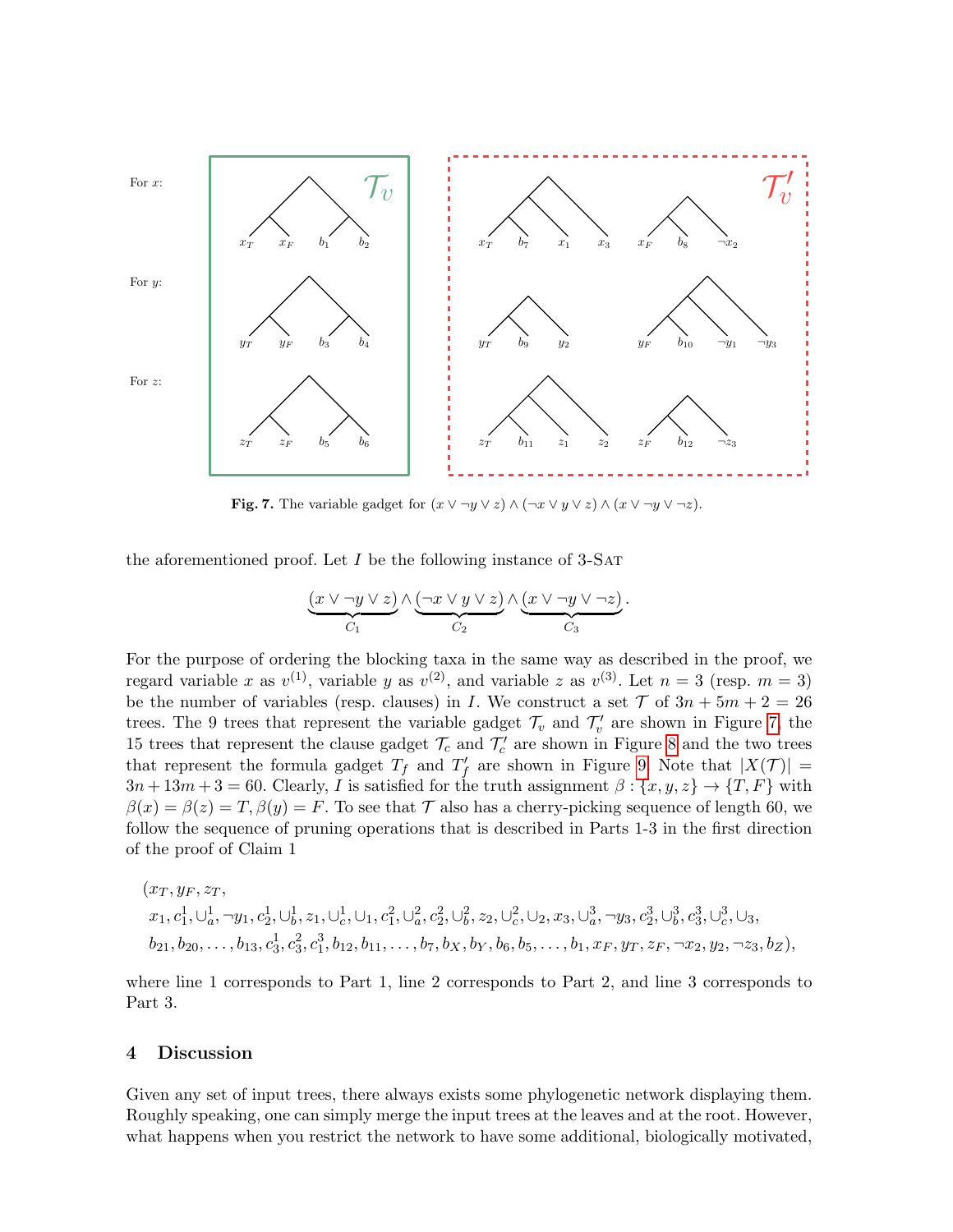properties? Then there might not always exist a network displaying the input trees. Moreover, deciding whether or not there exists such a network may be a difficult problem. Indeed, in this paper we have shown that even if the input consists of only two binary trees, it is already NP-complete to decide whether there exists any temporal phylogenetic network displaying them.

One could be tempted to look for approximation algorithms for the associated optimization problem: given a set of phylogenetic trees, find a temporal network that displays them and has smallest possible reticulation number, if such a network exists. Note, however, that an approximation algorithm is required to always output a valid solution, for any valid input. The problem formulation above (based on [\[13\]](#page-15-11)) does not specify what a valid solution is when there does not exist a temporal network displaying the input trees. Nevertheless, whatever the output in that case is, it can be checked in polynomial time whether the output of the algorithm is a temporal network displaying the input trees. This is because temporal networks are tree-child, and checking whether a tree-child network displays a tree can be achieved in polynomial time [\[23\]](#page-15-19). Hence, any approximation algorithm for the problem could be used to decide in polynomial time whether there exists a temporal network displaying the input trees, which is not possible, unless  $P=NP$ , given the NP-completeness shown in this paper.

Therefore, a more promising direction is to consider fixed-parameter algorithms for the associated parameterized version of the problem. Given a set of phylogenetic trees and a parameter k, decide whether there exists a temporal network that displays the input trees and has reticulation number at most  $k$ . One then aims at algorithms solving this problem in  $O(|X|^{O(1)}f(k))$  time, with f some function of k, preferably of the form  $c<sup>k</sup>$  with c a small constant. Intuitively, such an FPT algorithm is only exponential in the reticulation number and not in the number of leaves. Indeed, even though it is NP-complete to decide whether there exists a temporal network with unlimited reticulation number, for small reticulation numbers this problem might be much easier. In fact, for instances of two binary trees a fixedparameter algorithm is already known [\[12\]](#page-15-13). Important open problems include the question whether such algorithms exist for instances of more than two trees and whether algorithms can be developed that work well in practice.

It would also be interesting to consider other biologically motivated network classes. For example, binary tree-child (e.g. [\[5\]](#page-15-10)) or tree-sibling networks (e.g. [\[3\]](#page-15-20)). Could it be that one of the associated decision problems is nontrivial (for more than two input trees) but polynomialtime solvable? For other network classes, such as tree-based (e.g. [\[9\]](#page-15-21)) or time-consistent (e.g. [\[4\]](#page-15-22)) networks, it is known that there always exists a solution [\[25\]](#page-15-23). For such classes, it would be interesting to study the optimization version of the problem.

## 5 Acknowledgements

We thank Matúš Mihalák for useful discussions. Leo van Iersel was partly supported by the Netherlands Organization for Scientific Research (NWO), including Vidi grant 639.072.602, and partly by the 4TU Applied Mathematics Institute. Simone Linz was supported by the New Zealand Marsden Fund.

#### References

<span id="page-14-0"></span>1. E. Bapteste, L. van Iersel, A. Janke, S. Kelchner, S. Kelk, J. McInerney, D. Morrison, L. Nakhleh, M. Steel, L. Stougie, and J. Whitfield. Networks: expanding evolutionary thinking. Trends in Genetics, 29(8):439– 441, 2013.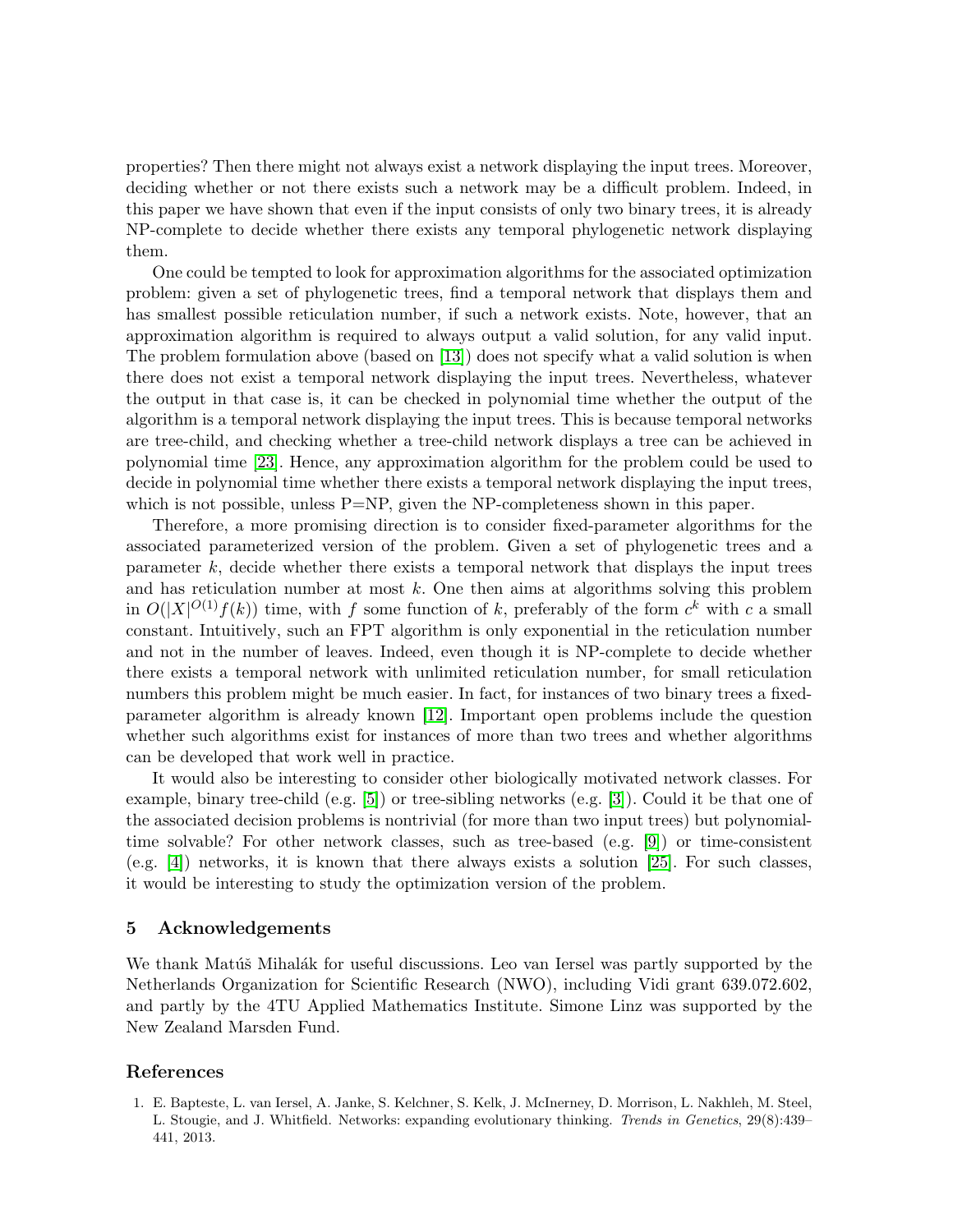- <span id="page-15-4"></span>2. M. Bordewich and C. Semple. Computing the hybridization number of two phylogenetic trees is fixedparameter tractable. IEEE/ACM Transactions on Computational Biology and Bioinformatics, 4(3):458– 466, 2007.
- <span id="page-15-20"></span>3. G. Cardona, M. Llabrés, F. Rosselló, and G. Valiente. A distance metric for a class of tree-sibling phylogenetic networks. Bioinformatics, 24(13):1481–1488, 2008.
- <span id="page-15-22"></span>4. G. Cardona, M. Llabrés, F. Rosselló, and G. Valiente. Path lengths in tree-child time consistent hybridization networks. Information Sciences, 180(3):366–383, 2010.
- <span id="page-15-10"></span>5. G. Cardona, F. Rosselló, and G. Valiente. Comparison of tree-child phylogenetic networks. IEEE/ACM Transactions on Computational Biology and Bioinformatics, 6(4):552–569, 2009.
- <span id="page-15-5"></span>6. Z-Z. Chen and L. Wang. Hybridnet: a tool for constructing hybridization networks. Bioinformatics, 26(22):2912–2913, 2010.
- <span id="page-15-17"></span>7. M. Cygan, F. Fomin, L. Kowalik, D. Lokshtanov, D. Marx, M. Pilipczuk, M. Pilipczuk, and S. Saurabh. Parameterized algorithms, volume 3. Springer, 2015.
- <span id="page-15-16"></span>8. J. Döcker and S. Linz. On the existence of a cherry-picking sequence. Theoretical Computer Science, 714:36–50, 2018.
- <span id="page-15-21"></span>9. A. Francis and M. Steel. Which phylogenetic networks are merely trees with additional arcs? Systematic  $\frac{biology}{64(5):768-777}{,}$  2015.
- <span id="page-15-18"></span>10. M. Garey and D. Johnson. Computers and intractability: a guide to the theory of NP-completeness. 1979.
- <span id="page-15-1"></span>11. D. Gusfield. ReCombinatorics: the algorithmics of ancestral recombination graphs and explicit phylogenetic networks. The MIT Press, 2014.
- <span id="page-15-13"></span>12. P. Humphries, S. Linz, and C. Semple. Cherry picking: a characterization of the temporal hybridization number for a set of phylogenies. Bulletin of mathematical biology, 75(10):1879–1890, 2013.
- <span id="page-15-11"></span>13. P. Humphries, S. Linz, and C. Semple. On the complexity of computing the temporal hybridization number for two phylogenies. Discrete Applied Mathematics, 161(7):871–880, 2013.
- <span id="page-15-2"></span>14. D. Huson, R. Rupp, and C. Scornavacca. Phylogenetic Networks: Concepts, Algorithms and Applications. Cambridge University Press, 2011.
- <span id="page-15-15"></span>15. R. Karp. Reducibility among combinatorial problems. In Complexity of computer computations (Proc. Sympos., IBM Thomas J. Watson Res. Center, Yorktown Heights, N.Y., 1972), pages 85–103. Plenum, 1972.
- <span id="page-15-6"></span>16. S. Kelk, L. van Iersel, S. Linz, N. Lekić, C. Scornavacca, and L. Stougie. Cycle killer... Qu'est-ce que c'est? On the comparative approximability of hybridization number and directed feedback vertex set. SIAM Journal on Discrete Mathematics, 26(4):1635–1656, 2012.
- <span id="page-15-9"></span>17. B. Moret, L. Nakhleh, T. Warnow, C. Linder, A. Tholse, A. Padolina, J. Sun, and R. Timme. Phylogenetic networks: modeling, reconstructibility, and accuracy. IEEE/ACM Transactions on Computational Biology and Bioinformatics, 1(1):13–23, 2004.
- <span id="page-15-12"></span>18. C. Papadimitriou and M. Yannakakis. Optimization, approximation, and complexity classes. Journal of Computer and System Sciences, 43:425–440, 1991.
- <span id="page-15-0"></span>19. C. Semple and M. Steel. Phylogenetics. Oxford University Press, 2003.
- <span id="page-15-3"></span>20. S. Soucy, J. Huang, and J. Gogarten. Horizontal gene transfer: building the web of life. Nature Reviews Genetics, 16(8):472–482, July 2015.
- <span id="page-15-14"></span>21. M. Steel. Phylogeny: Discrete and random processes in evolution. SIAM, 2016.
- <span id="page-15-7"></span>22. L. van Iersel, S. Kelk, and C. Scornavacca. Kernelizations for the hybridization number problem on multiple nonbinary trees. Journal of Computer and System Sciences, 82(6):1075–1089, 2016.
- <span id="page-15-19"></span>23. L. van Iersel, C. Semple, and M. Steel. Locating a tree in a phylogenetic network. Information Processing Letters, 110(23):1037–1043, 2010.
- <span id="page-15-8"></span>24. C. Whidden, R. Beiko, and N. Zeh. Fixed-parameter algorithms for maximum agreement forests. SIAM Journal on Computing, 42(4):1431–1466, 2013.
- <span id="page-15-23"></span>25. L. Zhang. On tree-based phylogenetic networks. Journal of Computational Biology, 23(7):553–565, 2016.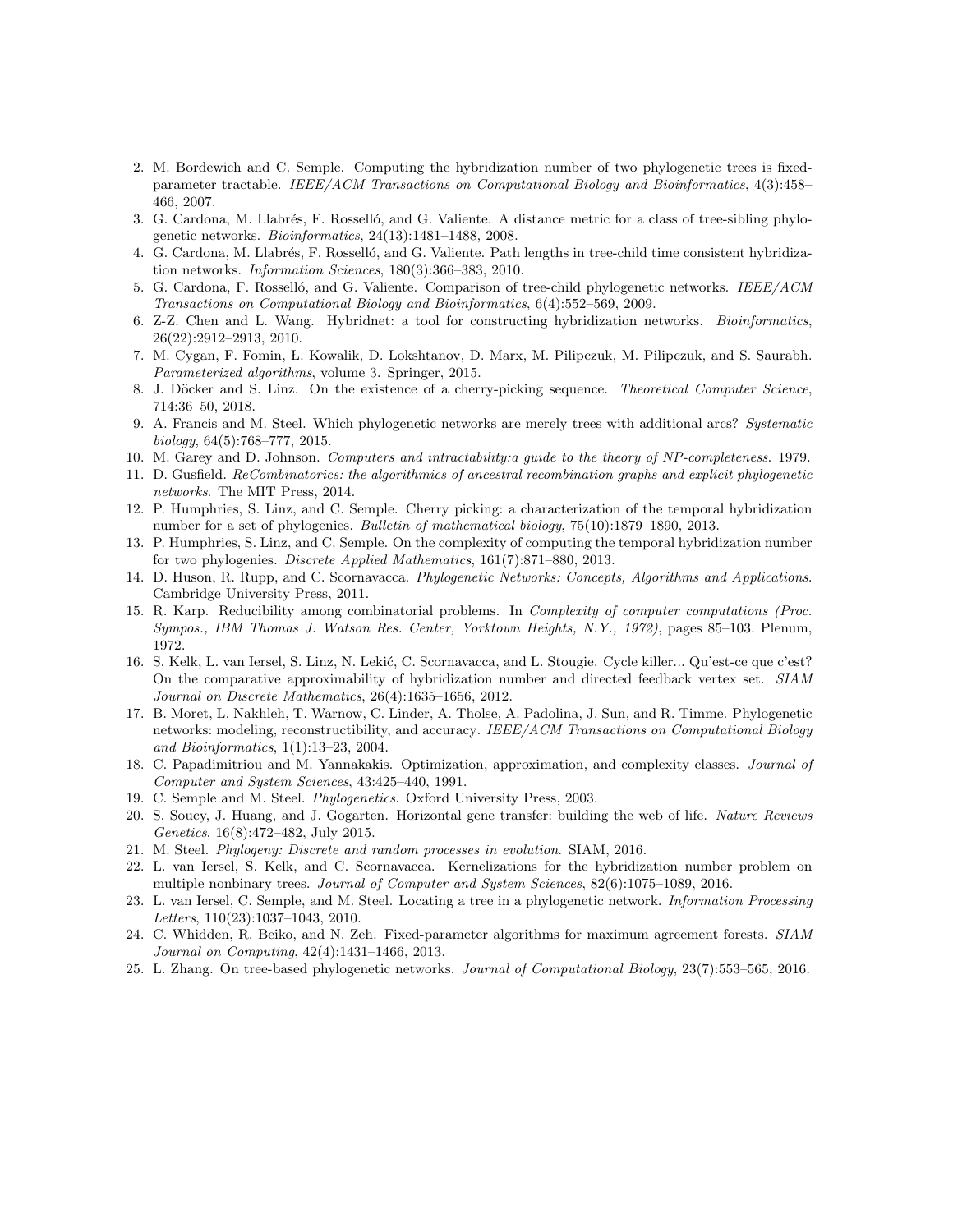

<span id="page-16-0"></span>**Fig. 8.** The clause gadget for  $(x \lor \neg y \lor z) \land (\neg x \lor y \lor z) \land (x \lor \neg y \lor \neg z)$